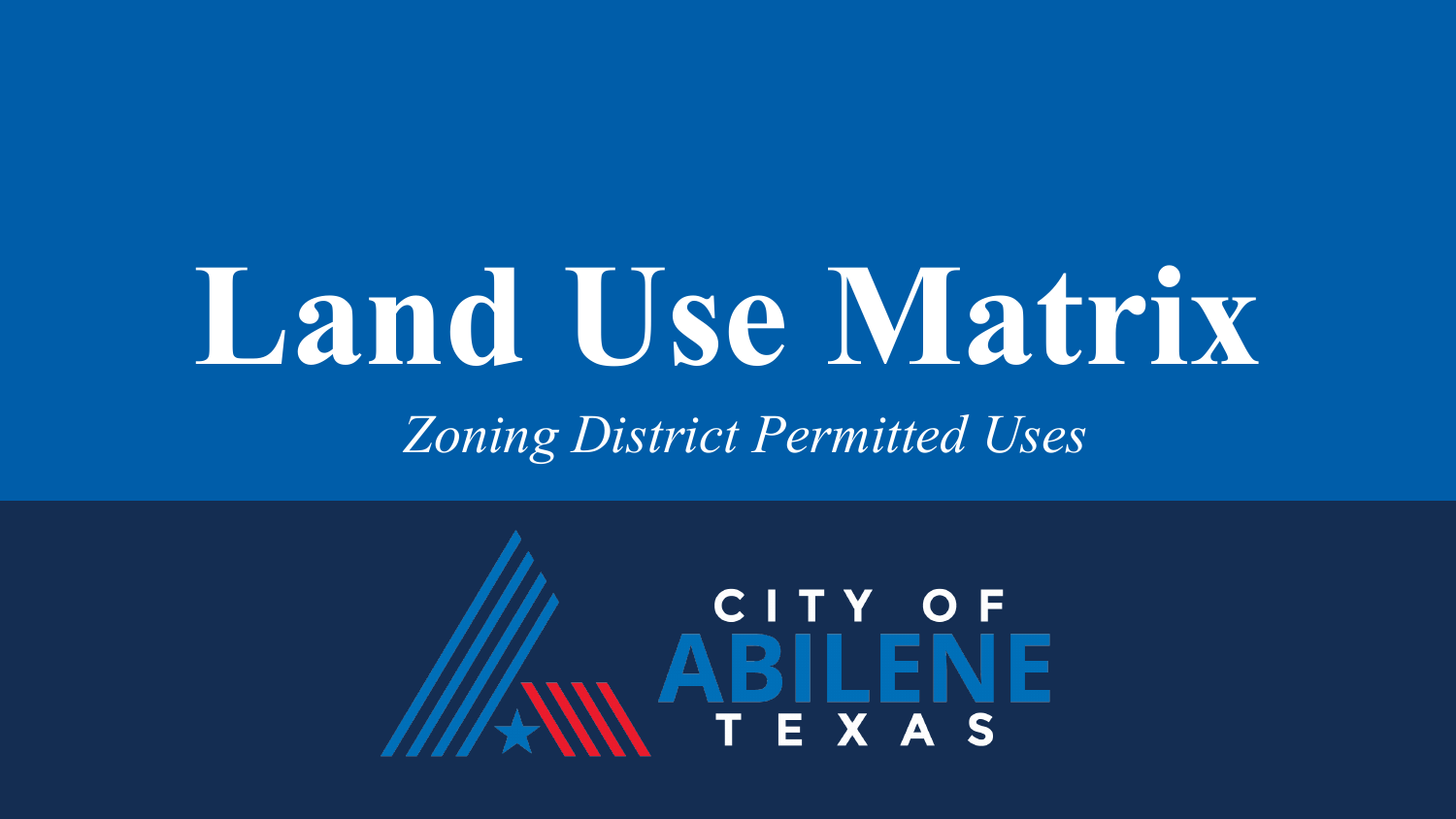# **Permitted Uses in AO Zoning**

## **RESIDENTIAL USES:**

- C Bed & Breakfast
- P Dwelling– Industrialized Housing Unit
- P Dwelling Single-Family Detached<br>C. Vacation Travel Trailer Park
- Vacation Travel Trailer Park

# **ACCESSORY AND INCIDENTAL USES:**

- P Accessory Structure (Also see Division 4 of this article)<br>P Antenna. Non-Commercial/Amateur
- P Antenna, Non-Commercial/Amateur<br>P Animal I of
- Animal Lot
- P/C Day Care Operation Home-Based\*
- P Dwelling Accessory\*
- TP Field Office or Construction Office (temporary)\*
- P Freight Container\*<br>P Garage Sale
- P Garage Sale<br>P Home Occup
- Home Occupation
- C Mobile Home (permanent security residence)
- C Mobile Home (temporary security residence)
- TP Subdivision Sales Office (temporary)
- P Swimming Pool, Private (accessory to residential use)<br>P Tennis Court Private (accessory to residential use)
- Tennis Court, Private (accessory to residential use)
- P/SE Wind Energy Conversion Systems\*

# **CULTURAL AND RECREATIONAL USES:**

- p Civic, Social, and Fraternal Organization
- P Fairgrounds/Rodeo
- C Motorized Racing
- C Recreation Outdoors (active)
- P Recreation Outdoors (passive)<br>P Zoo
- P Zoo

# **GOVERNMENT, HEALTH, SAFETY AND WELFARE USES:**

- P Community Home
- C Correction, Detention, or Penal Facilities<br>P Fire/Police Station
- P Fire/Police Station<br>C Military and Armed
- Military and Armed Forces Reserve Center

## C Sanitary Landfill

# **EDUCATIONAL AND RELIGIOUS USES:**

- C Cemetery, Crematorium, and Mausoleum
- P Church or Place of Worship
- P School: Public/Private

# **SERVICE**

- C Kennel (with outdoor pens)
- P Kennel (without outdoor pens)<br>P Veterinary Service (all size anii
- Veterinary Service (all size animals)

# **TRADE – RETAIL USES**

C Liquor Store (on premises consumption) (Defined under Liquor Store)

# **TRANSPORTATION, COMMUNICATION AND UTILITIES:**

- C Airport, Heliport and Flying Field Terminals Commercial
- C Antenna Tower Commercial
- P Public Utility Facility<br>C Utility Generation. P
- Utility Generation, Production, Treatment

# **RESOURCE PRODUCTION AND EXTRACTION USES:**

- P Farming, Ranching & Livestock, Hatchery
- C Mining
- C Petroleum or Gas Well<br>P Urban Garden
- Urban Garden

**LEGEND**

P Permitted as a Right-of-Use (may be subject to compliance with conditions described within Division 3- Requirements Applicable to Specific Land Uses of the Land Development Code)<br>C Permitted as a Conditional Use Permit. **C Permitted as a Conditional Use Permit, Requiring Approval by City Council**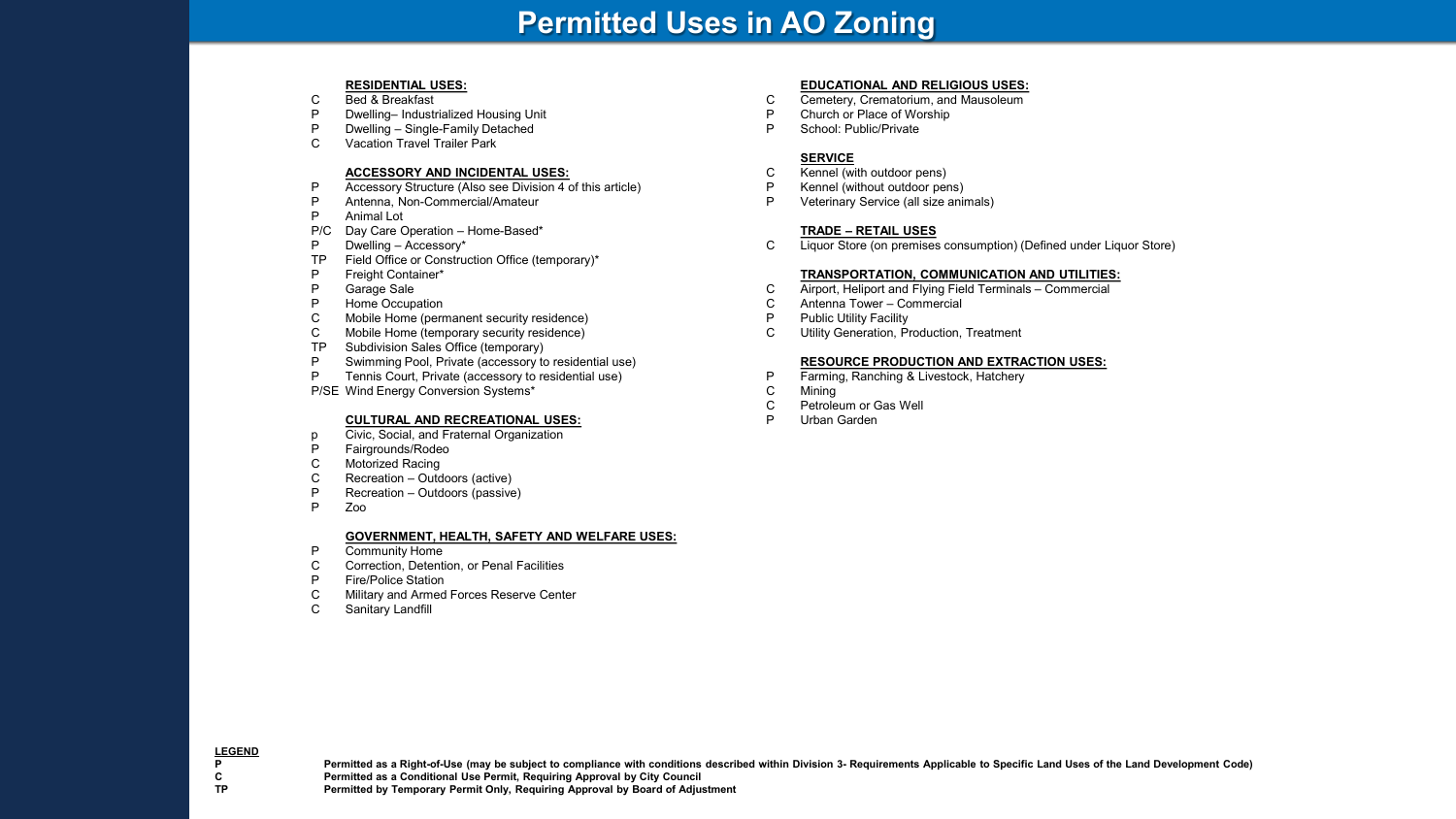# **Permitted Uses in RR-1 Zoning**

# **RESIDENTIAL USES:**

- C Bed & Breakfast
- C Dwelling Duplex
- P Dwelling Industrialized Housing Unit<br>P Dwelling Single-Family Detached
- Dwelling Single-Family Detached

#### **ACCESSORY AND INCIDENTAL USES:**

- P Accessory Structure (Also see Division 4 of this article)
- P Antenna, Non-Commercial/Amateur<br>P Animal Lot
- Animal Lot
- P/C Day Care Operation Home-Based
- P Dwelling Accessory
- TP Field Office or Construction Office (temporary)
- P Garage Sale<br>P Home Occup
- Home Occupation
- C Mobile Home (temporary security residence)
- P Recreation Building, Multipurpose<br>P Recreation Equipment. Mobile (std
- Recreation Equipment, Mobile (storage and parking)\*
- TP Subdivision Sales Office (temporary)
- P Swimming Pool, Private (accessory to residential use)
- P Tennis Court, Private (accessory to residential use)
- P/SE Wind Energy Conversion Systems

## **CULTURAL AND RECREATIONAL USES:**

- C Civic, Social, and Fraternal Organization
- P Recreation Outdoors (passive)
- C Recreation Outdoors (active)

## **GOVERNMENT, HEALTH, SAFETY AND WELFARE USES:**

- P Community Home<br>P Fire/Police Station
- **Fire/Police Station**

## **EDUCATIONAL AND RELIGIOUS USES:**

- P Church or Place of Worship<br>P School: Public/Private
- School: Public/Private

## **TRANSPORTATION, COMMUNICATION AND UTILITIES:**

P Public Utility Facility

#### **RESOURCE PRODUCTION AND EXTRACTION USES:**

- P Petroleum or Gas Well\*<br>C Mining\*
- Mining\*
- P Urban Garden

**LEGEND**

P Permitted as a Right-of-Use (may be subject to compliance with conditions described within Division 3- Requirements Applicable to Specific Land Uses of the Land Development Code)<br>C Permitted as a Conditional Use Permit.

**C Permitted as a Conditional Use Permit, Requiring Approval by City Council**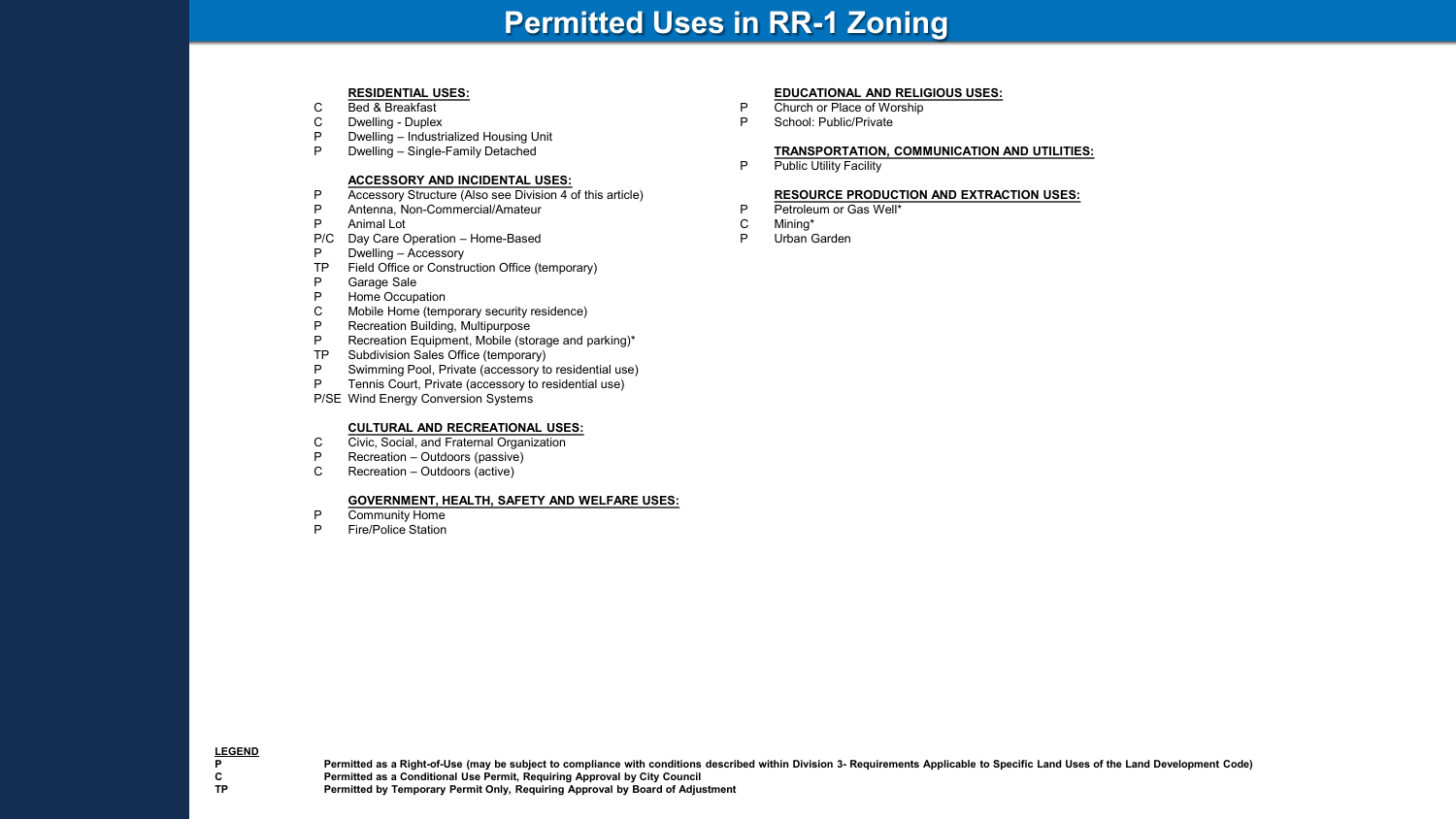# **Permitted Uses in RS Zoning**

## **RESIDENTIAL USES:**

- C Bed & Breakfast
- C Dwelling Duplex
- P Dwelling Industrialized Housing Unit<br>P Dwelling Single-Family Detached
- P Dwelling Single-Family Detached<br>C Group Home
- **Group Home**

#### **ACCESSORY AND INCIDENTAL USES:**

- P Accessory Structure (Also see Division 4 of this article)<br>P Antenna Non-Commercial/Amateur
- Antenna, Non-Commercial/Amateur
- P/C Day Care Operation Home-Based
- P Dwelling Accessory
- TP Field Office or Construction Office (temporary)
- P Garage Sale<br>P Home Occup
- Home Occupation
- C Mobile Home (temporary security residence)
- P Recreation Building, Multipurpose
- P Recreation Equipment, Mobile (storage & parking)
- TP Subdivision Sales Office (temporary)
- Swimming Pool, Private (accessory to residential use)
- P Tennis Court, Private (accessory to residential use)
- P/SE Wind Energy Conversion Systems

#### **CULTURAL AND RECREATIONAL USES:**

- C Civic, Social, and Fraternal Organization
- C Recreation Outdoors (active)
- P Recreation Outdoors (passive)

#### **GOVERNMENT, HEALTH, SAFETY AND WELFARE USES:**

- P Community Home
- P Fire/Police Station
- C Social Service Facility

#### **EDUCATIONAL AND RELIGIOUS USES:**

- P Church or Place of Worship
- P School: Public/Private

#### **TRANSPORTATION, COMMUNICATION AND UTILITIES:**

P Public Utility Facility

#### **RESOURCE PRODUCTION AND EXTRACTION USES:**

- P Petroleum or Gas Well<br>P Urban Garden
- Urban Garden

**LEGEND**

P Permitted as a Right-of-Use (may be subject to compliance with conditions described within Division 3- Requirements Applicable to Specific Land Uses of the Land Development Code)<br>C Permitted as a Conditional Use Permit. **C Permitted as a Conditional Use Permit, Requiring Approval by City Council**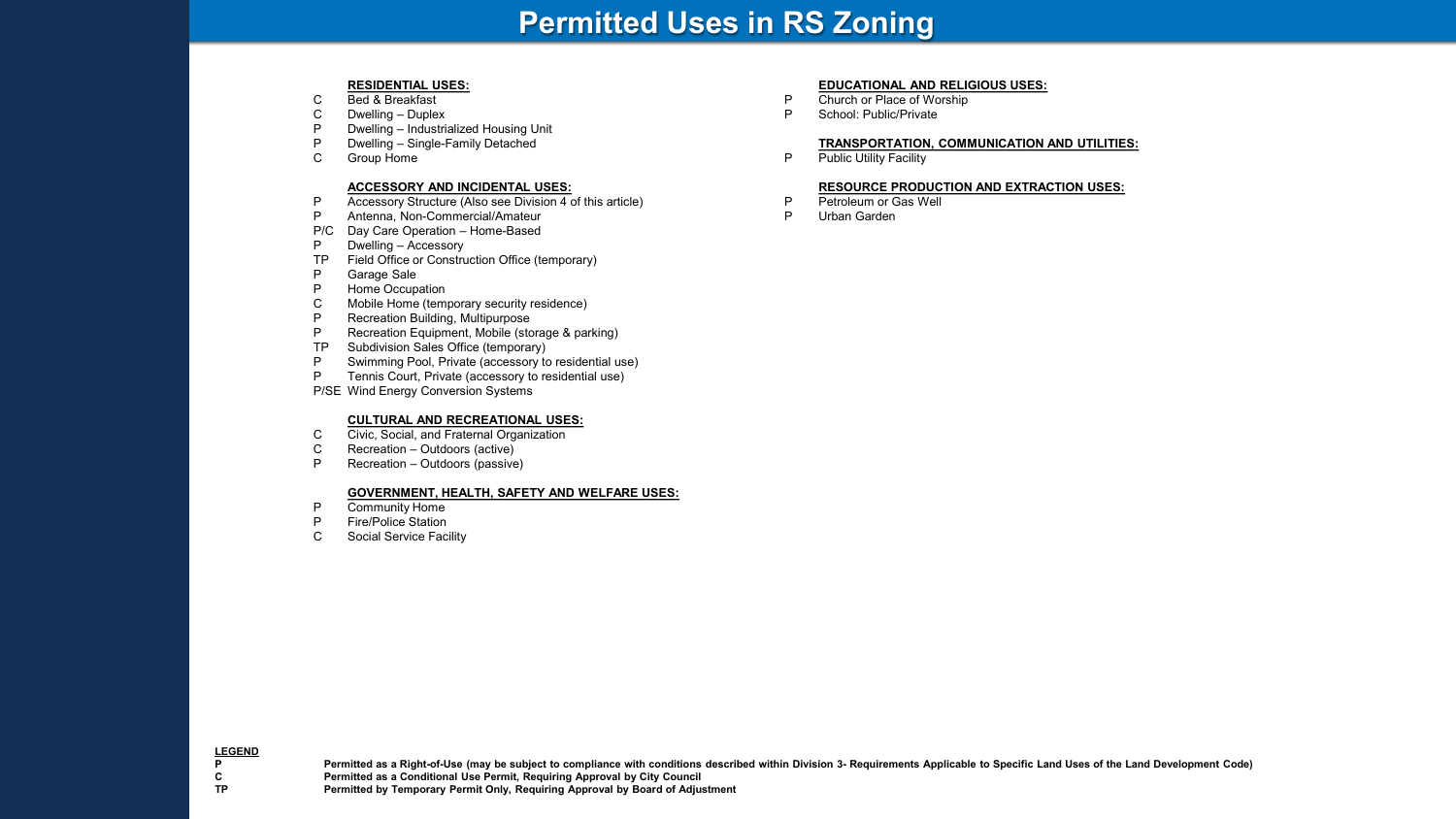# **Permitted Uses in PH Zoning**

# **RESIDENTIAL USES:**

- C Bed & Breakfast
- P Dwelling Industrialized Housing Unit
- P Dwelling Patio Home<br>P Dwelling Single-Fami
- Dwelling Single-Family Detached

#### **ACCESSORY AND INCIDENTAL USES:**

- P Accessory Structure (Also see Division 4 of this article)
- Antenna, Non-Commercial/Amateur
- P/C Day Care Operation Home-Based
- TP Field Office or Construction Office (temporary)
- P Garage Sale<br>P Home Occupa
- P Home Occupation<br>P Recreation Building
- P Recreation Building, Multipurpose<br>P Recreation Equipment, Mobile (std
- Recreation Equipment, Mobile (storage & parking)
- TP Subdivision Sales Office (temporary)
- P Swimming Pool, Private (accessory to residential use)
- P Tennis Court, Private (accessory to residential use)
- P/SE Wind Energy Conversion Systems

## **CULTURAL AND RECREATIONAL USES:**

- C Recreation Outdoors (active)
- P Recreation Outdoors (passive)

## **GOVERNMENT, HEALTH, SAFETY AND WELFARE USES:**

- P Community Home<br>P Fire/Police Station
- **Fire/Police Station**

# **EDUCATIONAL AND RELIGIOUS USES:**

- P Church or Place of Worship
- P School: Public/Private

# **TRANSPORTATION, COMMUNICATION AND UTILITIES:**

P Public Utility Facility

# **RESOURCE PRODUCTION AND EXTRACTION USES:**

- P Petroleum or Gas Well<br>P Urban Garden
- Urban Garden

**P** Permitted as a Right-of-Use (may be subject to compliance with conditions described within Division 3- Requirements Applicable to Specific Land Uses of the Land Development Code)<br>C Permitted as a Conditional Use Permit

**C Permitted as a Conditional Use Permit, Requiring Approval by City Council**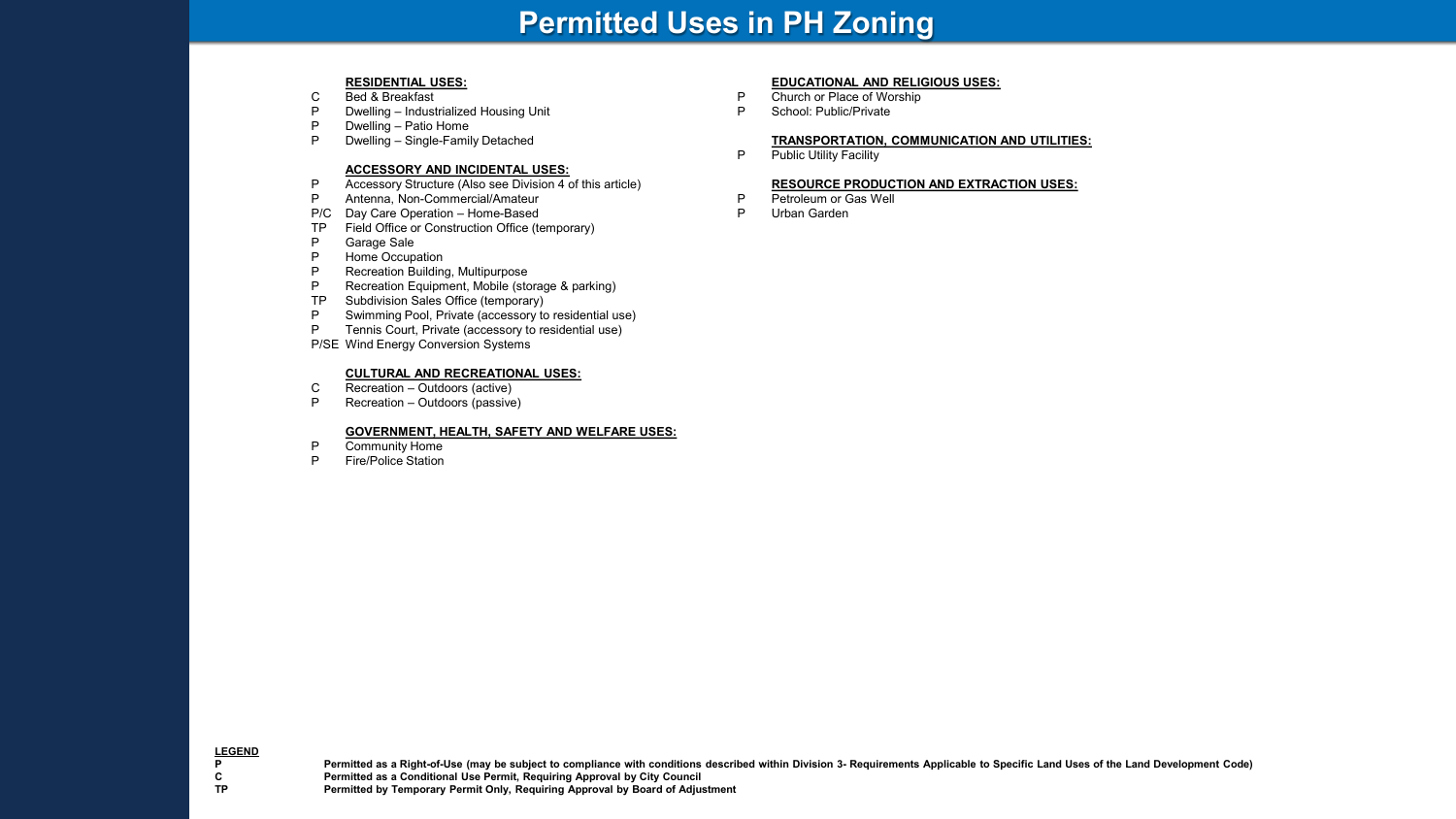# **Permitted Uses in TH Zoning**

# **RESIDENTIAL USES:**

- $C$  Bed & Breakfast<br>P Dwelling Indust
- Dwelling Industrialized Housing Unit
- P Dwelling Single-Family Detached<br>P Dwelling Townhome
- Dwelling Townhome

## **ACCESSORY AND INCIDENTAL USES:**

- P Accessory Structure (Also see Division 4 of this article)
- P Antenna, Non-Commercial/Amateur
- P/C Day Care Operation Home-Based
- TP Field Office or Construction Office (temporary)
- P Garage Sale<br>P Home Occup
- Home Occupation
- P Recreation Building, Multipurpose
- P Recreation Equipment, Mobile (storage & parking)
- TP Subdivision Sales Office (temporary)<br>
P Swimming Pool. Private (accessory to
- P Swimming Pool, Private (accessory to residential use)<br>P Tennis Court, Private (accessory to residential use)
- Tennis Court, Private (accessory to residential use)
- P/SE Wind Energy Conversion Systems

## **CULTURAL AND RECREATIONAL USES:**

- C Recreation Outdoors (active)<br>P Recreation Outdoors (passive
- Recreation Outdoors (passive)

# **GOVERNMENT, HEALTH, SAFETY AND WELFARE USES:**

- P Community Home<br>P Fire/Police Station
- Fire/Police Station

# **EDUCATIONAL AND RELIGIOUS USES:**

- P Church or Place of Worship<br>P School: Public/Private
- School: Public/Private

## **TRANSPORTATION, COMMUNICATION AND UTILITIES:**

P Public Utility Facility

#### **RESOURCE PRODUCTION AND EXTRACTION USES:**

- P Petroleum or Gas Well<br>P Urban Garden
- Urban Garden

P Permitted as a Right-of-Use (may be subject to compliance with conditions described within Division 3- Requirements Applicable to Specific Land Uses of the Land Development Code)<br>C Permitted as a Conditional Use Permit.

**C Permitted as a Conditional Use Permit, Requiring Approval by City Council**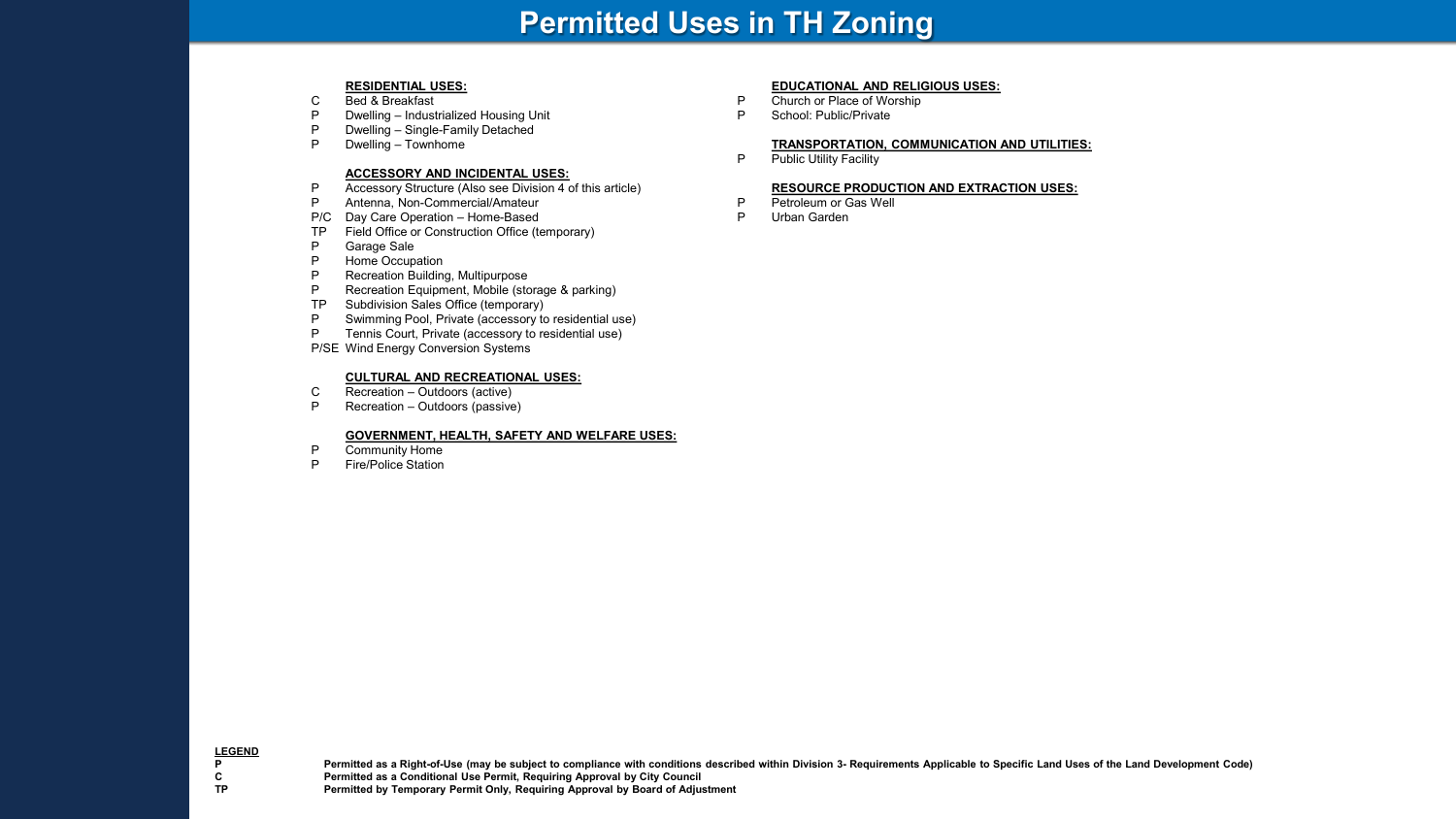# **Permitted Uses in MD Zoning**

# **RESIDENTIAL USES:**

- C Bed & Breakfast<br>P Dwelling Duple:
- P Dwelling Duplex<br>P Dwelling Industria
- P Dwelling Industrialized Housing Unit
- C Dwelling Institutional<br>P Dwelling Multiple-Far
- P Dwelling Multiple-Family<br>P Dwelling Single-Family D
- Dwelling Single-Family Detached
- C Group Home

# **ACCESSORY AND INCIDENTAL USES:**

- P Accessory Structure (Also see Division 4 of this article)
- P Antenna, Non-Commercial/Amateur
- P/C Day Care Operation Home-Based
- TP Field Office or Construction Office (temporary)
- Garage Sale
- P Home Occupation
- C Mobile Home (temporary security residence)
- P Recreation Building, Multipurpose<br>P Recreation Fournment Mobile (sto
- P Recreation Equipment, Mobile (storage & parking)<br>
TP Subdivision Sales Office (temporary)
- Subdivision Sales Office (temporary)
- P Swimming Pool, Private (accessory to residential use)
- P Tennis Court, Private (accessory to residential use)
- P/SE Wind Energy Conversion Systems

# **CULTURAL AND RECREATIONAL USES:**

- C Civic, Social, and Fraternal Organization
- C Recreation Outdoors (active)
- P Recreation Outdoors (passive)

# **GOVERNMENT, HEALTH, SAFETY AND WELFARE USES:**

- P Community Home
- P Fire/Police Station<br>C Homeless/Emerger
- C Homeless/Emergency Shelter<br>C Rehabilitation Facility
- C Rehabilitation Facility<br>C Social Service Facility
- Social Service Facility

# **EDUCATIONAL AND RELIGIOUS USES:**

- P Church or Place of Worship<br>C Dav-Care Operation Cente
- C Day-Care Operation Center-Based<br>P School: Public/Private
- School: Public/Private

# **TRANSPORTATION, COMMUNICATION AND UTILITIES:**

P Public Utility Facility

# **RESOURCE PRODUCTION AND EXTRACTION USES:**

- P Petroleum or Gas Well<br>P Urban Garden
- Urban Garden

**LEGEND**

P Permitted as a Right-of-Use (may be subject to compliance with conditions described within Division 3- Requirements Applicable to Specific Land Uses of the Land Development Code)<br>C Permitted as a Conditional Use Permit. **C Permitted as a Conditional Use Permit, Requiring Approval by City Council**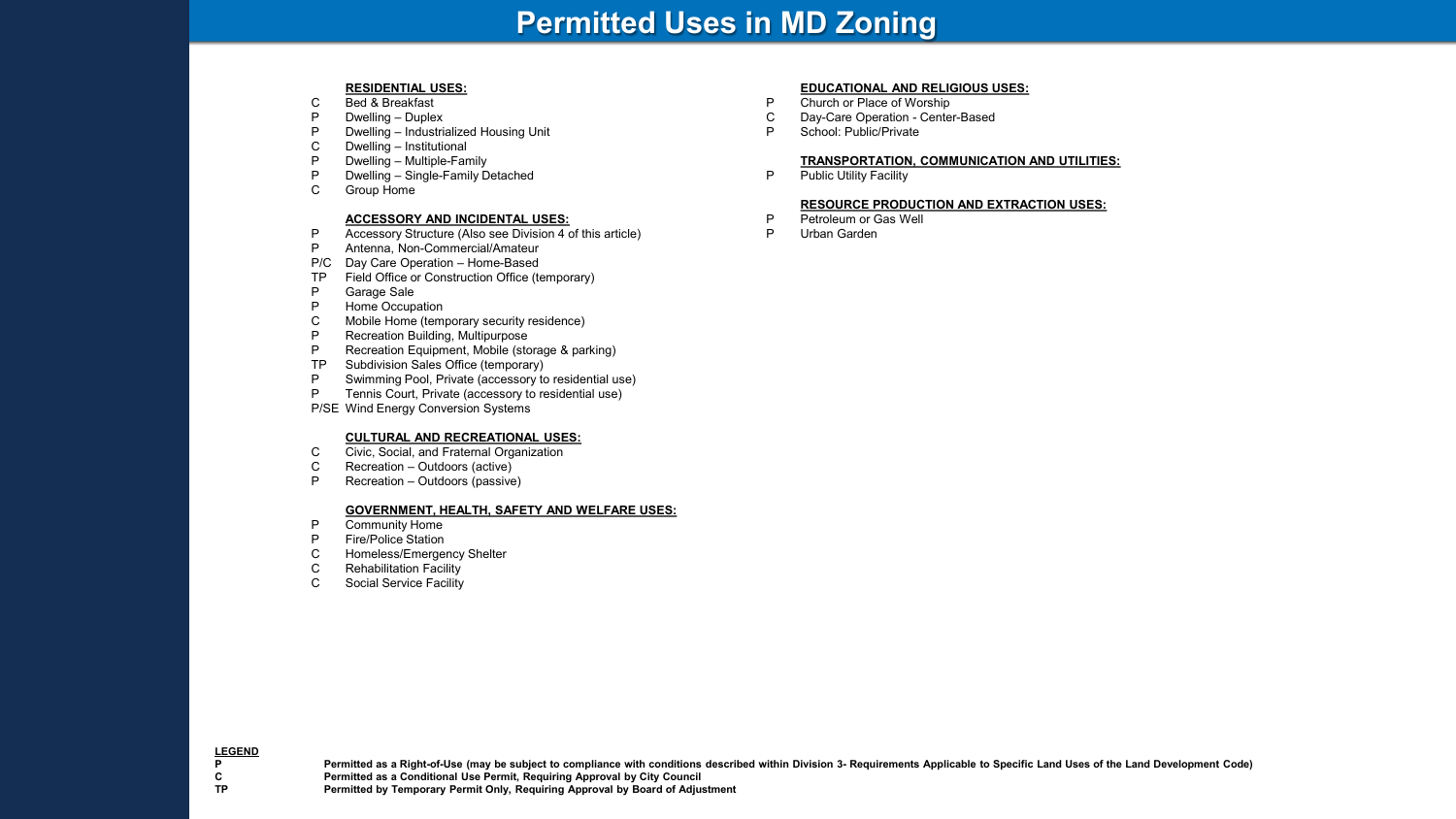# **Permitted Uses in MF Zoning**

## **RESIDENTIAL USES:**

- C Bed & Breakfast
- P Dwelling Duplex
- P Dwelling Industrialized Housing Unit<br>P Dwelling Institutional
- P Dwelling Institutional<br>P Dwelling Multiple-Fan
- Dwelling Multiple-Family
- P Dwelling Single-Family Detached
- C Group Home

## **ACCESSORY AND INCIDENTAL USES:**

- P Accessory Structure (Also see Division 4 of this article)
- P Antenna, Non-Commercial/Amateur
- P/C Day Care Operation Home-Based
- TP Field Office or Construction Office (temporary)
- Garage Sale
- P Home Occupation
- C Mobile Home (temporary security residence)
- P Recreation Building, Multipurpose
- P Recreation Equipment, Mobile (storage & parking)<br>
TP Subdivision Sales Office (temporary)
- Subdivision Sales Office (temporary)
- P Swimming Pool, Private (accessory to residential use)
- P Tennis Court, Private (accessory to residential use)
- P/SE Wind Energy Conversion Systems

# **CULTURAL AND RECREATIONAL USES:**

- C Civic, Social, and Fraternal Organization
- C Recreation Outdoors (active)
- P Recreation Outdoors (passive)

# **GOVERNMENT, HEALTH, SAFETY AND WELFARE USES:**

- P Community Home
- P Fire/Police Station
- C Homeless/Emergency Shelter
- C Personal Care Facility<br>C Rehabilitation Facility
- C Rehabilitation Facility<br>C Social Service Facility
- Social Service Facility

#### **EDUCATIONAL AND RELIGIOUS USES:**

- P Church or Place of Worship
- C Day-Care Operation Center-Based
- P School: Public/Private

# **TRANSPORTATION, COMMUNICATION AND UTILITIES:**

P Public Utility Facility

## **RESOURCE PRODUCTION AND EXTRACTION USES:**

- P Petroleum or Gas Well
- P Urban Garden

**LEGEND**

P Permitted as a Right-of-Use (may be subject to compliance with conditions described within Division 3- Requirements Applicable to Specific Land Uses of the Land Development Code)<br>C Permitted as a Conditional Use Permit. **C Permitted as a Conditional Use Permit, Requiring Approval by City Council**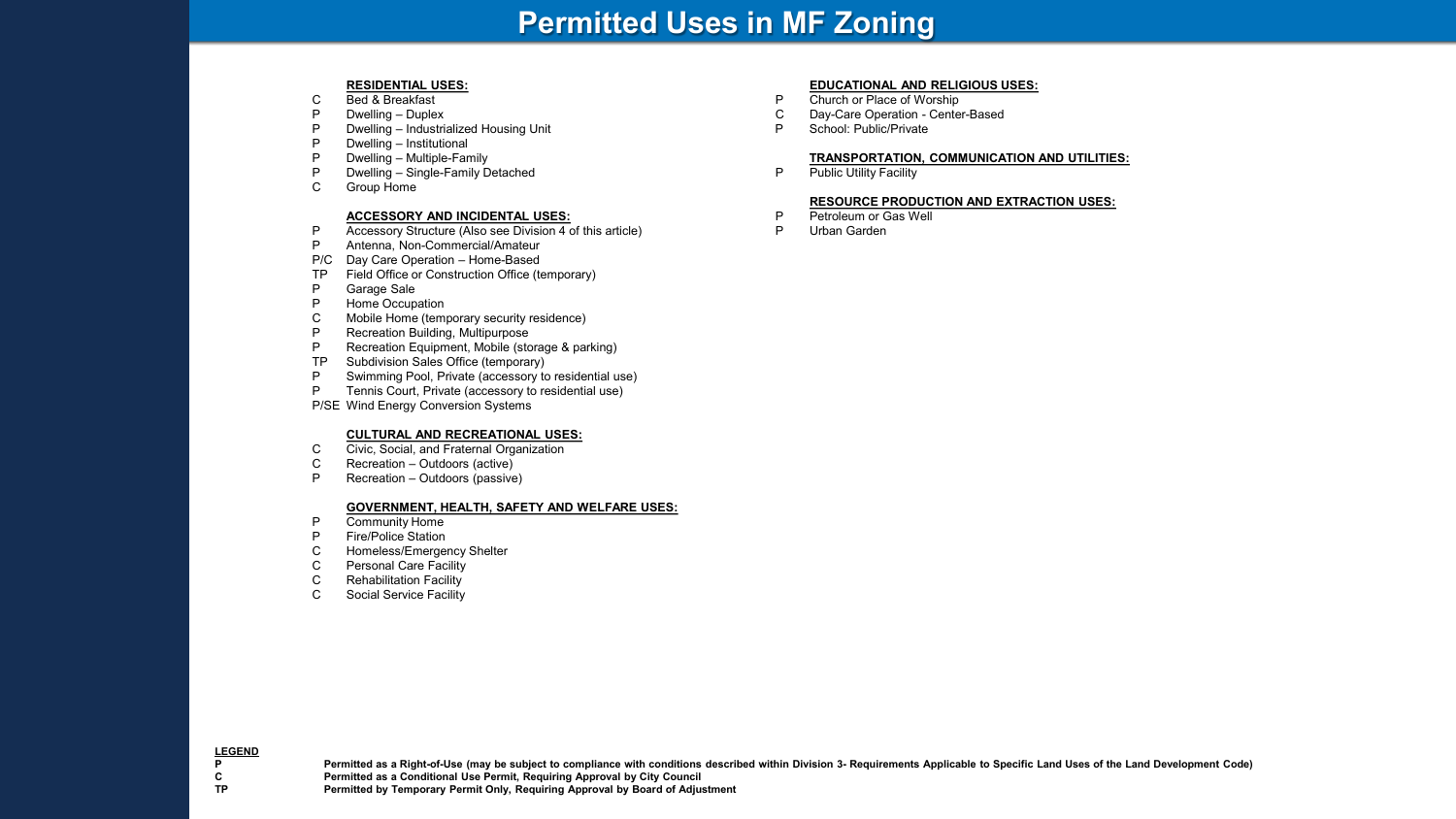# **Permitted Uses in MH Zoning**

#### **RESIDENTIAL USES:**

- P Dwelling Industrialized Housing Unit
- P Dwelling Manufactured Home (HUD-Code)
- Dwelling Mobile Home
- P Dwelling Single-Family Detached

#### **ACCESSORY AND INCIDENTAL USES:**

- P Accessory Structure (Also see Division 4 of this article)
- P Antenna, Non-Commercial/Amateur
- P/C Day Care Operation Home-Based
- TP Field Office or Construction Office (temporary)<br>P Garage Sale
- Garage Sale
- P Home Occupation
- C Mobile Home (temporary security residence)<br>C Mobile Home or Temporary Building (Office f
- Mobile Home or Temporary Building (Office for sales and service)
- P Recreation Building, Multipurpose<br>P Recreation Equipment, Mobile (std
- Recreation Equipment, Mobile (storage & parking)
- TP Subdivision Sales Office (temporary)
- P Swimming Pool, Private (accessory to residential use)
- P Tennis Court, Private (accessory to residential use)
- P/SE Wind Energy Conversion Systems

#### **CULTURAL AND RECREATIONAL USES:**

- C Civic, Social, and Fraternal Organization
- P Recreation Outdoors (passive)
- C Recreation Outdoors (active)

## **GOVERNMENT, HEALTH, SAFETY AND WELFARE USES:**

- P Community Home<br>P Fire/Police Station
- P Fire/Police Station<br>C Homeless/Emerge
- Homeless/Emergency Shelter

## **EDUCATIONAL AND RELIGIOUS USES:**

- P Church or Place of Worship
- P School: Public/Private

## **TRANSPORTATION, COMMUNICATION AND UTILITIES:**

- P Public Utility Facility<br>P Petroleum or Gas W
- P Petroleum or Gas Well\*<br>P Urban Garden
- Urban Garden

**LEGEND**

**P** Permitted as a Right-of-Use (may be subject to compliance with conditions described within Division 3- Requirements Applicable to Specific Land Uses of the Land Development Code)<br>C Permitted as a Conditional Use Permit

**C Permitted as a Conditional Use Permit, Requiring Approval by City Council**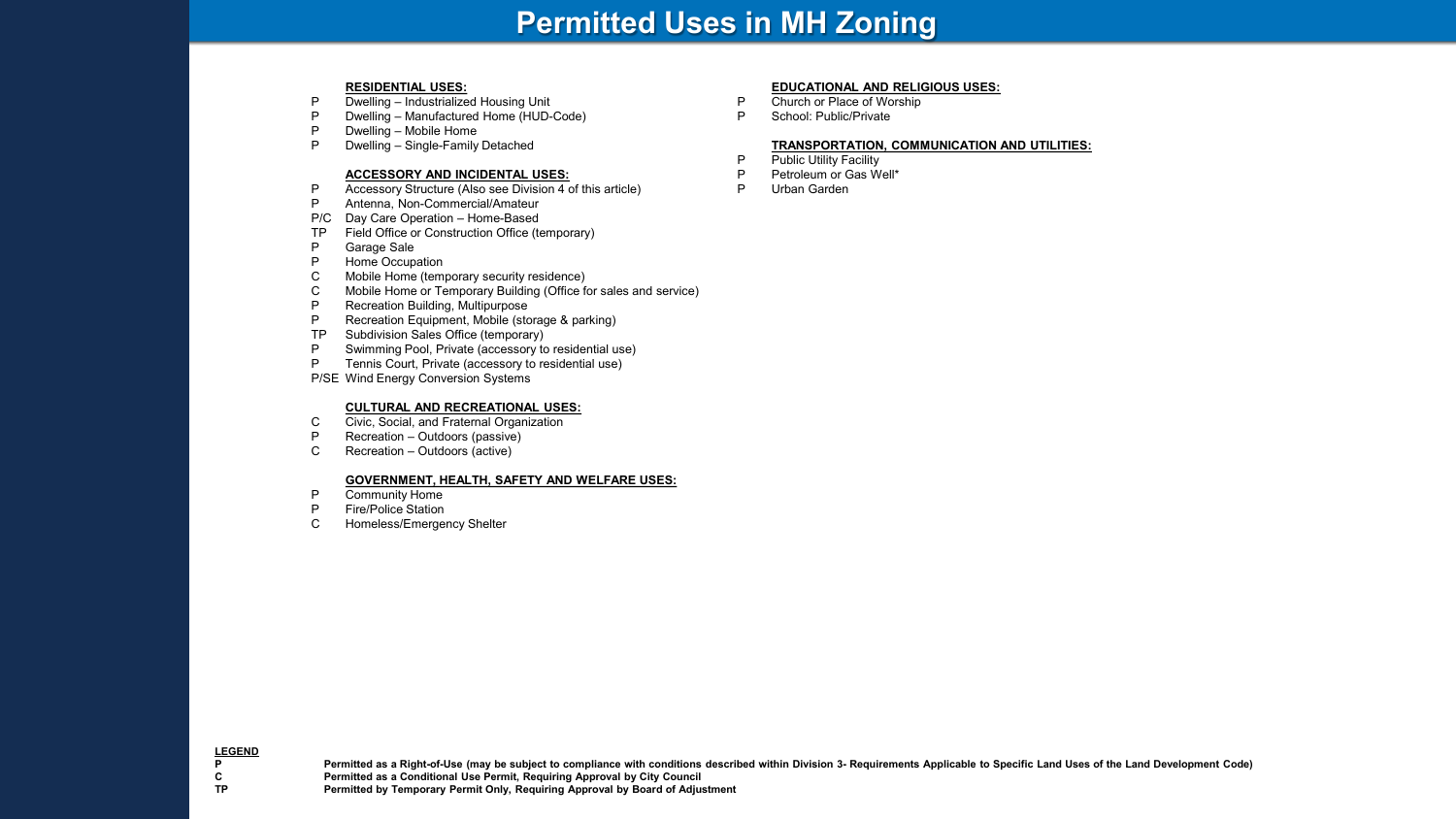# **Permitted Uses in CU Zoning**

# **RESIDENTIAL USES:**

- P Bed & Breakfast
- P Dwelling Duplex
- P Dwelling Industrialized Housing Unit
- Dwelling Institutional
- P Dwelling Multiple-Family<br>P Dwelling Single-Family D
- Dwelling Single-Family Detached
- C Hotel/Motel

# **ACCESSORY AND INCIDENTAL USES:**

- P Accessory Structure (Also see Division 4 of this article)
- P Animal Lot<br>P Antenna N
- Antenna, Non-Commercial/Amateur
- P ATM's, Self-Serve Kiosks, and Similar Facilities
- P/C Day Care Operation Home-Based
- TP Field Office or Construction Office (temporary)
- P Garage Sale
- P Home Occupation
- TP Mobile Home (temporary security residence)
- P Recreation Building, Multipurpose
- P Recreation Building, Mobile (storage and parking)\*
- **Recycling Collection Point**
- TP Subdivision Sales Office (temporary)
- P Swimming Pool, Private (accessory to residential use)
- P Tennis Court, Private (accessory to residential use)
- C Travel Trailers (accessory to hospitals)
- P/SE Wind Energy Conversion Systems

# **CULTURAL AND RECREATIONAL USES:**

- P Recreation Outdoors (active)
- P Recreation Outdoors (passive)

# **GOVERNMENT, HEALTH, SAFETY AND WELFARE**

**USES:**

- P Fire/Police Station
- P Hospital<br>P Post Off
- Post Office

# **EDUCATIONAL AND RELIGIOUS USES:**

- P Arts School
- P Church or Place of Worship<br>P Dav-Care Operation Cente
- P Day-Care Operation Center-Based<br>P School: Public/Private
- School: Public/Private
- P Trade/Business School
- P University/College

**LEGEND**

P Permitted as a Right-of-Use (may be subject to compliance with conditions described within Division 3- Requirements Applicable to Specific Land Uses of the Land Development Code)<br>C Permitted as a Conditional Use Permit. **C Permitted as a Conditional Use Permit, Requiring Approval by City Council**

**TP Permitted by Temporary Permit Only, Requiring Approval by Board of Adjustment**

# **TRADE – RETAIL USES**

- P/C Restaurant, Fast Food
- P/C Restaurant, Standard

## **TRANSPORTATION, COMMUNICATION AND UTILITIES:**

- 
- C Antenna Tower Commercial<br>P Automobile Parking Lot or Stru Automobile Parking Lot or Structure - Commercial
- P Public Utility Facility
- C Utility Generation, Production, Treatment

# **RESOURCE PRODUCTION AND EXTRACTION USES:**

- P Petroleum or Gas Well
- P Urban Garden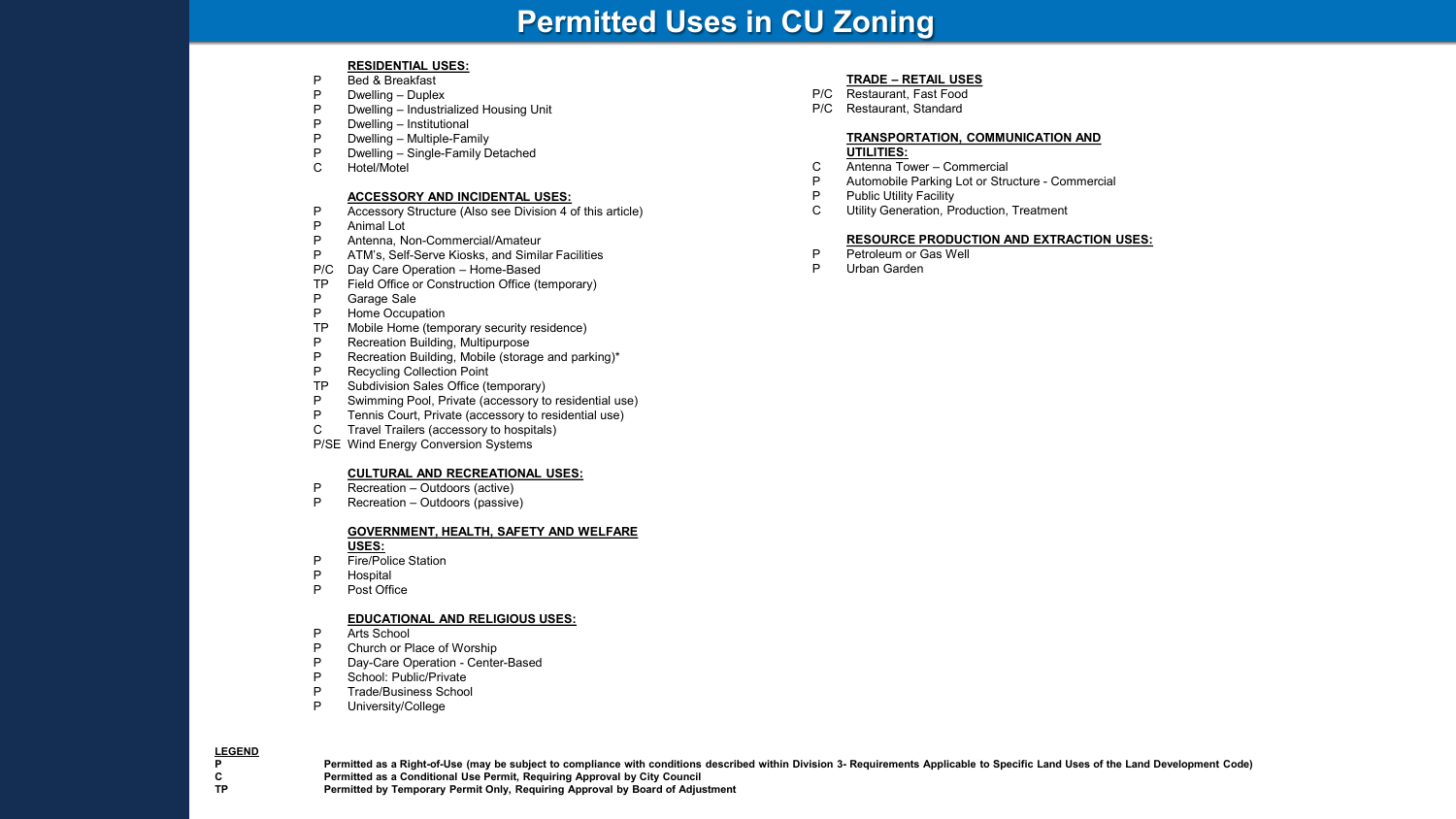# **Permitted Uses in NO Zoning**

# **RESIDENTIAL USES:**

- P Bed & Breakfast
- P Dwelling Duplex
- P Dwelling Industrialized Housing Unit<br>P Dwelling Institutional
- Dwelling Institutional
- C Dwelling Multiple-Family
- P Dwelling Single-Family Detached

# **ACCESSORY AND INCIDENTAL USES:**

- P Accessory Structure (Also see Division 4 of this article)
- P Antenna, Non-Commercial/Amateur
- P ATM's, Self-Serve Kiosks, and Similar Facilities
- P/C Day Care Operation Home-Based
- TP Field Office or Construction Office (temporary)
- P Garage Sale<br>P Home Occup
- Home Occupation
- C Mobile Home (temporary security residence)
- P Recreation Building, Multipurpose<br>P Recreation Equipment, Mobile (std.
- P Recreation Equipment, Mobile (storage & parking)<br>P Subdivision Sales Office (temporary)
- Subdivision Sales Office (temporary)
- P Swimming Pool, Private (accessory to residential use)
- P Tennis Court, Private (accessory to residential use)
- P/SE Wind Energy Conversion Systems

# **CULTURAL AND RECREATIONAL USES:**

- P Civic, Social, and Fraternal Organization
- C Cultural Facilities
- P Recreation Outdoors (passive)

# **GOVERNMENT, HEALTH, SAFETY AND WELFARE**

**USES:**

- P Fire/Police Station
- C Medical/Dental Laboratory
- P Post Office

# **EDUCATIONAL AND RELIGIOUS USES:**

- C Arts School
- P Church or Place of Worship
- C Day-Care Operation Center-Based<br>P School: Public/Private
- School: Public/Private

# **SERVICE**

- P Office (general, professional, financial)
- P Personal Services
- C Printing, Copying, Reproduction, Publishing

# **TRADE – RETAIL USES**

- P ATM's, Self-Serve Kiosks, and Similar Facilities
- P/C Restaurant, Fast Food
- P/C Restaurant, Standard

# **TRANSPORTATION, COMMUNICATION AND UTILITIES:**

- P Automobile Parking Lot or Structure Commercial
- C Broadcast Studio<br>P Public Utility Facili
- Public Utility Facility

# **RESOURCE PRODUCTION AND EXTRACTION USES:**

- P Petroleum or Gas Well<br>P Urban Garden
- Urban Garden

**LEGEND**

P Permitted as a Right-of-Use (may be subject to compliance with conditions described within Division 3- Requirements Applicable to Specific Land Uses of the Land Development Code)<br>C Permitted as a Conditional Use Permit.

**C Permitted as a Conditional Use Permit, Requiring Approval by City Council**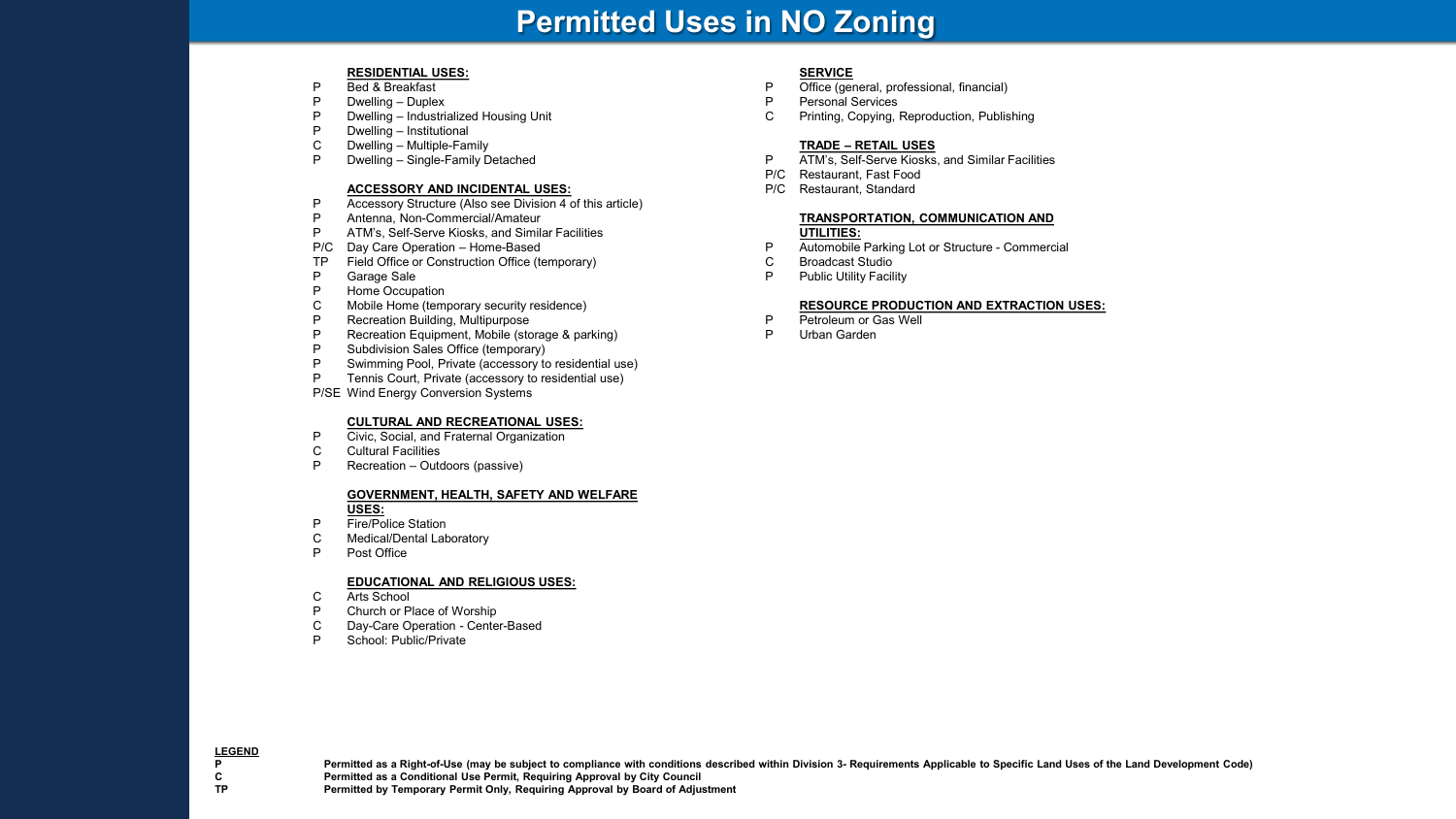# **Permitted Uses in O Zoning**

## **RESIDENTIAL USES:**

- P Bed & Breakfast<br>P Dwelling Duple
- Dwelling Duplex
- P Dwelling Industrialized Housing Unit
- P Dwelling Institutional<br>C Dwelling Multiple-Far
- C Dwelling Multiple-Family<br>P Dwelling Single-Family D
- Dwelling Single-Family Detached

## **ACCESSORY AND INCIDENTAL USES:**

- P Accessory Structure (Also see Division 4 of this article)
- P Antenna, Non-Commercial/Amateur
- P ATM's, Self-Serve Kiosks, and Similar Facilities
- P/C Day Care Operation Home-Based
- TP Field Office or Construction Office (temporary)
- P Garage Sale<br>P Home Occup
- Home Occupation
- C Mobile Home (temporary security residence)
- Recreation Building, Multipurpose
- P Recreation Equipment, Mobile (storage & parking)<br>P Subdivision Sales Office (temporary)
- P Subdivision Sales Office (temporary)
- P Swimming Pool, Private (accessory to residential use)
- Tennis Court, Private (accessory to residential use)
- P/SE Wind Energy Conversion Systems

## **CULTURAL AND RECREATIONAL USES:**

- P Civic, Social, and Fraternal Organization
- **Cultural Facilities**
- P Recreation Outdoors (passive)

#### **GOVERNMENT, HEALTH, SAFETY AND WELFARE USES:**

- P Fire/Police Station
- C Medical/Dental Laboratory
- P Post Office

## **EDUCATIONAL AND RELIGIOUS USES:**

- C Arts School
- P Church or Place of Worship<br>C Day-Care Operation Center
- Day-Care Operation Center-Based
- P School: Public/Private

# **SERVICE**

- P Office (general, professional, financial)<br>P Personal Services
- Personal Services
- C Printing, Copying, Reproduction, Publishing

# **TRADE – RETAIL USES**

- P ATM's, Self-Serve Kiosks, and Similar Facilities
- P/C Restaurant, Fast Food
- P/C Restaurant, Standard

## **TRANSPORTATION, COMMUNICATION AND UTILITIES:**

- P Automobile Parking Lot or Structure Commercial
- C Broadcast Studio
- P Public Utility Facility

## **RESOURCE PRODUCTION & EXTRACTION**

- P Petroleum or Gas Well<br>P Urban Garden
- Urban Garden

**LEGEND**

P Permitted as a Right-of-Use (may be subject to compliance with conditions described within Division 3- Requirements Applicable to Specific Land Uses of the Land Development Code)<br>C Permitted as a Conditional Use Permit.

**C Permitted as a Conditional Use Permit, Requiring Approval by City Council**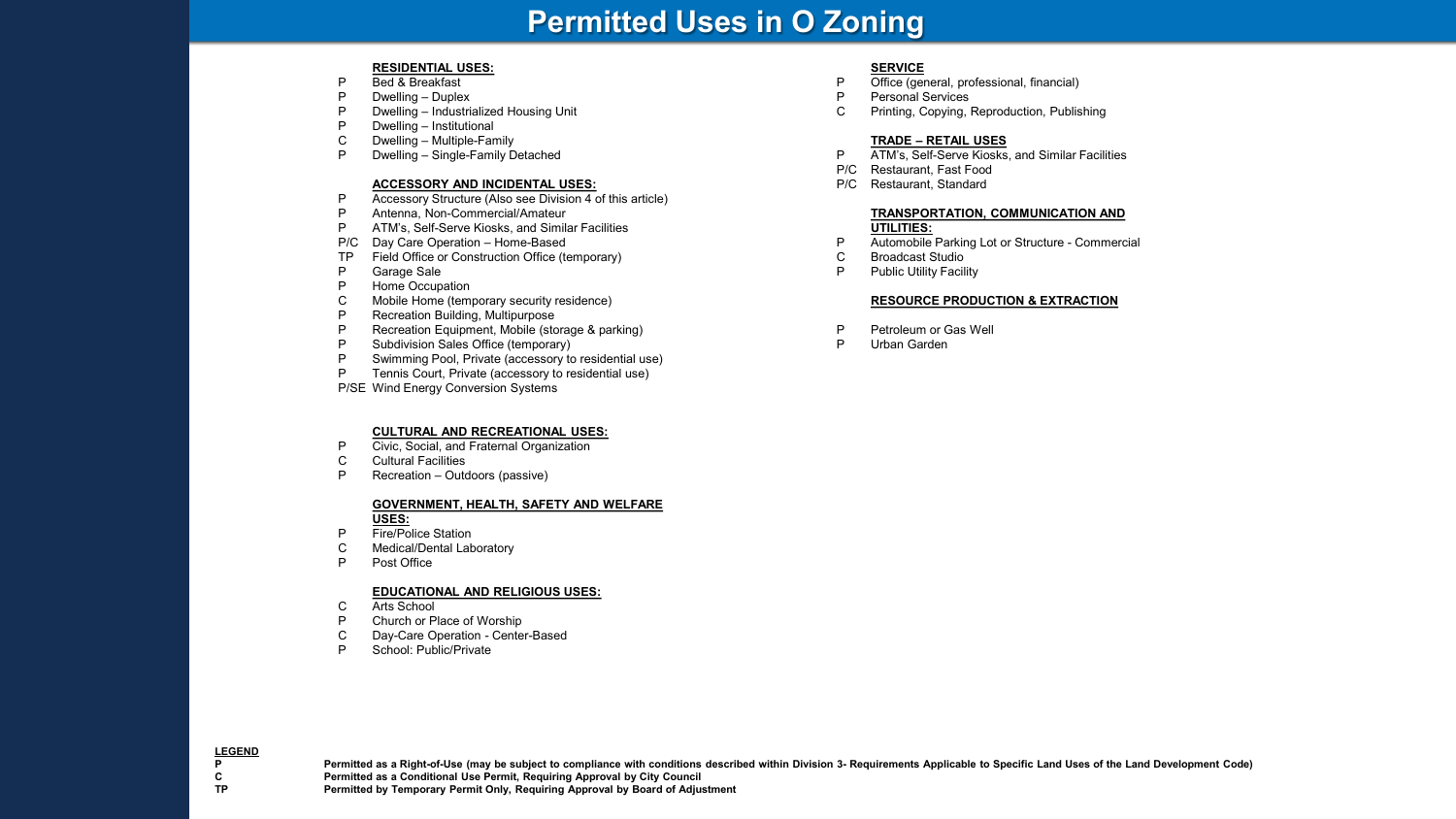# **RESIDENTIAL USES:**

- P Bed & Breakfast
- P Dwelling Duplex
- P Dwelling Industrialized Housing Unit<br>P Dwelling Institutional
- Dwelling Institutional
- C Dwelling Multiple-Family
- P Dwelling Single Family Detached
- C Hotel/Motel

# **ACCESSORY AND INCIDENTAL USES:**

- P Accessory Structure (Also see Division 4 of this article)
- P Antenna, Non-Commercial/Amateur
- P ATM's, Self-Serve Kiosks, and Similar Facilities
- P/C Day Care Operation Home Based
- C Drive-Thru Facility
- TP Field Office or Construction Office (temporary)
- C Fuel Sales
- P Garage Sales
- P Home Occupation<br>C Mobile Home (tem
- Mobile Home (temporary security residence)
- P Recreation Building, Multipurpose
- P Recreation Equipment, Mobile (storage and parking)
- Recycling Collection Point
- P Subdivision Sales Office (temporary)<br>P Swimming Pools, Private (accessory t
- Swimming Pools, Private (accessory to residential use)
- P Tennis Courts, Private (accessory to residential use)
- P/SE Wind Energy Conversion Systems

# **CULTURAL AND RECREATIONAL USES:**

- P Civic, Social, and Fraternal Organization
- C Cultural Facilities
- P Recreation Outdoors (passive)<br>C Recreation and Commercial Ente
- Recreation and Commercial Entertainment Indoor

## **GOVERNMENT, HEALTH, SAFETY AND WELFARE USES:**

- P Fire/Police Station
- C Medical/Dental Laboratory
- P Post Office<br>C Social Servi
- Social Service Facility

# **EDUCATIONAL AND RELIGIOUS USES:**

- P Arts School<br>P Church or P
- P Church or Place of Worship<br>P Day-Care Operation Cente
- P Day-Care Operation Center-Based<br>P School: Public/Private
- School: Public/Private

# **SERVICE**

- C Automobile Wash
- P Laundry/Dry Cleaning Services & Facilities<br>P Office (general, professional, financial)
- Office (general, professional, financial)
- P Personal Services<br>C Printing. Copving.
- Printing, Copying, Reproduction, Publishing
- P Repair and Maintenance Services (indoor)<br>C Tattoo Parlor
- C Tattoo Parlor<br>P Veterinary Se
- Veterinary Service (small animals)

# **TRADE – RETAIL USES**

- P ATM's, Self-Serve Kiosks, and Similar Facilities<br>C Fuel Sales
- C Fuel Sales<br>P Liquor Stor
- P Liquor Store (Off Premises Consumption) *(Defined under Liquor Store)*
- C Restaurant, Brew Pub<br>C Restaurant, Fast Food
- C Restaurant, Fast Food<br>P Restaurant, Standard
- P Restaurant, Standard<br>P Retail Sales/Rental (in
- Retail Sales/Rental (indoor)

# **TRANSPORTATION, COMMUNICATION AND UTILITIES:**

- C Broadcast Studio
- P Public Utility Facility

# **RESOURCE PRODUCTION AND EXTRACTION USES:**

- P Petroleum or Gas Well
- P Urban Garden

**LEGEND**

P Permitted as a Right-of-Use (may be subject to compliance with conditions described within Division 3- Requirements Applicable to Specific Land Uses of the Land Development Code)<br>C Permitted as a Conditional Use Permit. **C Permitted as a Conditional Use Permit, Requiring Approval by City Council**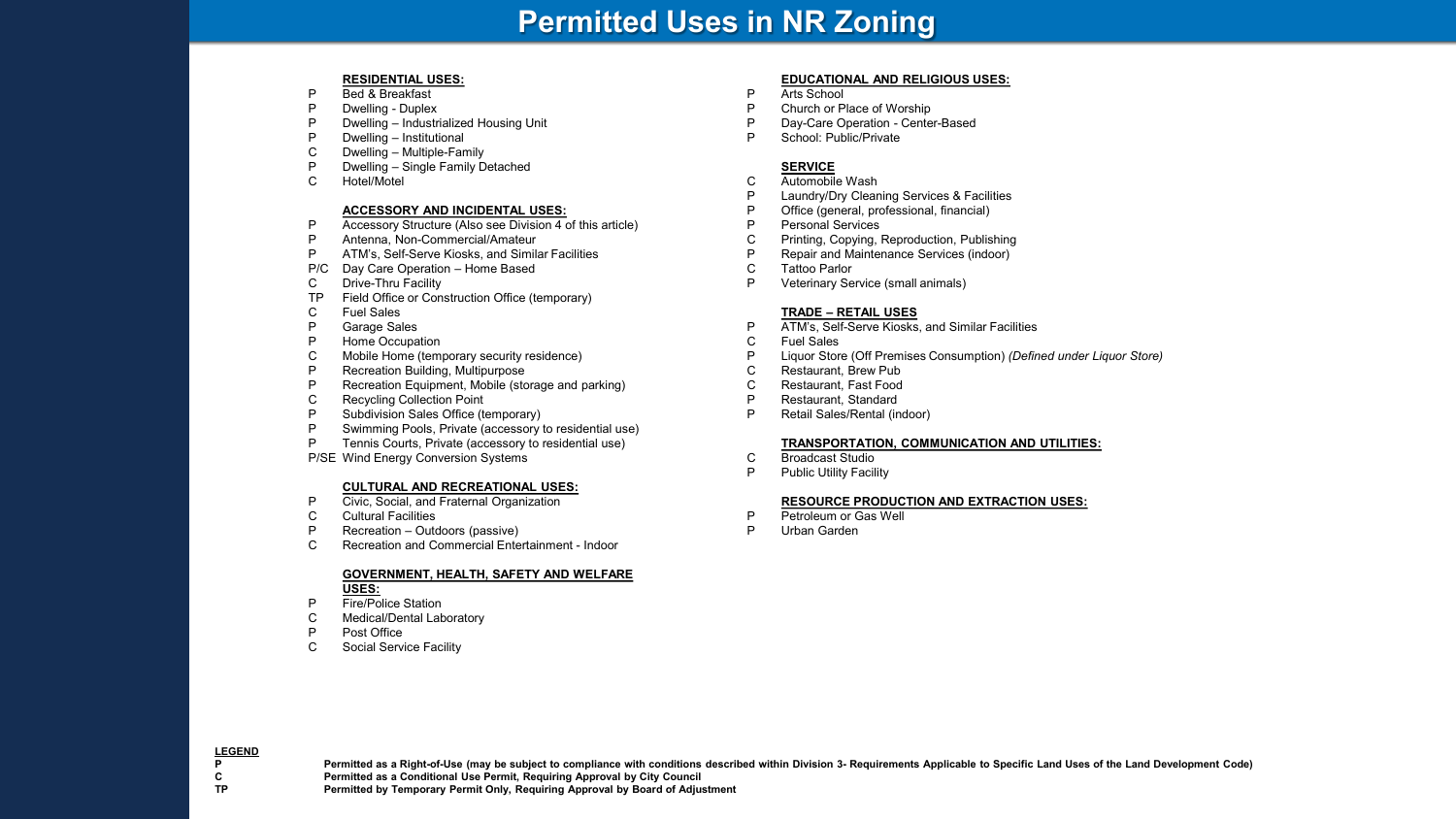# **Permitted Uses in GR Zoning**

# **RESIDENTIAL USES:**<br>P Bed & Breakfast

- Bed & Breakfast
- P Dwelling Industrialized Housing Unit<br>P Dwelling Institutional
- P Dwelling Institutional<br>C Dwelling Multiple-Fan
- C Dwelling Multiple-Family<br>P Dwelling Single Family D
- Dwelling Single Family Detached
- P Hotel/Motel

## **ACCESSORY AND INCIDENTAL USES:**

- P Accessory Structure (Also see Division 4 of this article)
- P Antenna, Non-Commercial/Amateur
- P ATM's, Self-Serve Kiosks, and Similar Facilities
- P/C Day Care Operation Home Based
- P Drive-Thru Facility<br>TP Field Office or Cons
- Field Office or Construction Office (temporary)
- C Freight Container<br>P Fuel Sales
- **Fuel Sales**
- P Garage Sales<br>P Home Occupa
- P Home Occupation<br>TP Itinerant Business
- **Itinerant Business**
- P Manufacturing (incidental)
- TP Mobile Home (temporary security residence)<br>P Recreation Building. Multipurpose
- P Recreation Building, Multipurpose<br>P Recreation Equipment, Mobile (sto
- P Recreation Equipment, Mobile (storage and parking)
- **Recycling Collection Point**
- P Subdivision Sales Office (temporary)
- P Swimming Pools, Private (accessory to residential use)<br>P Tennis Courts, Private (accessory to residential use)
- Tennis Courts, Private (accessory to residential use)
- P/SE Wind Energy Conversion Systems

# **CULTURAL AND RECREATIONAL USES:**

- P Civic, Social, and Fraternal Organization
- P Cultural Facilities<br>C Recreation Outo
- C Recreation Outdoors (active)<br>P Recreation Outdoors (passive
- P Recreation Outdoors (passive)<br>P Recreation and Commercial Enter
- Recreation and Commercial Entertainment Indoor

# **GOVERNMENT, HEALTH, SAFETY AND WELFARE USES:**

- C Ambulance Service<br>P Fire/Police Station
- **Fire/Police Station**
- P Medical/Dental Laboratory<br>P Post Office
- P Post Office<br>C Social Servi
- Social Service Facility

# **EDUCATIONAL AND RELIGIOUS USES:**<br>P Arts School

- P Arts School<br>P Church or P
- Church or Place of Worship
- P Day-Care Operation Center-Based<br>P Fducational and Scientific Research
- **Educational and Scientific Research**
- P School: Public/Private<br>C Trade/Business School
- **Trade/Business School**
- P University/College

# **SERVICE**

- P/C Automobile Wash
- C Funeral Home/ Mortuary/Morgue
- P Kennel (Without Outdoor Pens)<br>P Laundry/Dry Cleaning Services
- P Laundry/Dry Cleaning Services & Facilities<br>P Office (general professional financial)
- Office (general, professional, financial)
- P Personal Services
- C Printing, Copying, Reproduction, Publishing
- Repair and Maintenance Services Automobile/Small Truck (minor)
- P Repair and Maintenance Services (indoor)<br>C Tattoo Parlor
- Tattoo Parlor
- P Veterinary Service (small animals)

# **TRADE – RETAIL USES**

- P ATM's, Self-Serve Kiosks, and Similar Facilities
- **Fuel Sales**
- P Liquor Store (Off Premises Consumption) *(Defined under Liquor Store)*
- P Liquor Store (On Premises Consumption) *(Defined under Liquor Store)*
- P Restaurant, Brew Pub<br>P Restaurant Fast Food
- Restaurant, Fast Food
- P Restaurant, Standard
- P Retail Sales/Rental (indoor)<br>C Retail Sales/Rental (outdoor
- Retail Sales/Rental (outdoors, non-vehicle)

## **TRANSPORTATION, COMMUNICATION AND UTILITIES:**

- C Antenna Tower- Commercial
- P Automobile Parking Lot or Structure Commercial
- P Broadcast Studio<br>P Public Utility Facil
- Public Utility Facility

# **RESOURCE PRODUCTION AND EXTRACTION USES:**

- P Petroleum or Gas Well
- P Urban Garden

P Permitted as a Right-of-Use (may be subject to compliance with conditions described within Division 3- Requirements Applicable to Specific Land Uses of the Land Development Code)<br>C Permitted as a Conditional Use Permit. **C Permitted as a Conditional Use Permit, Requiring Approval by City Council**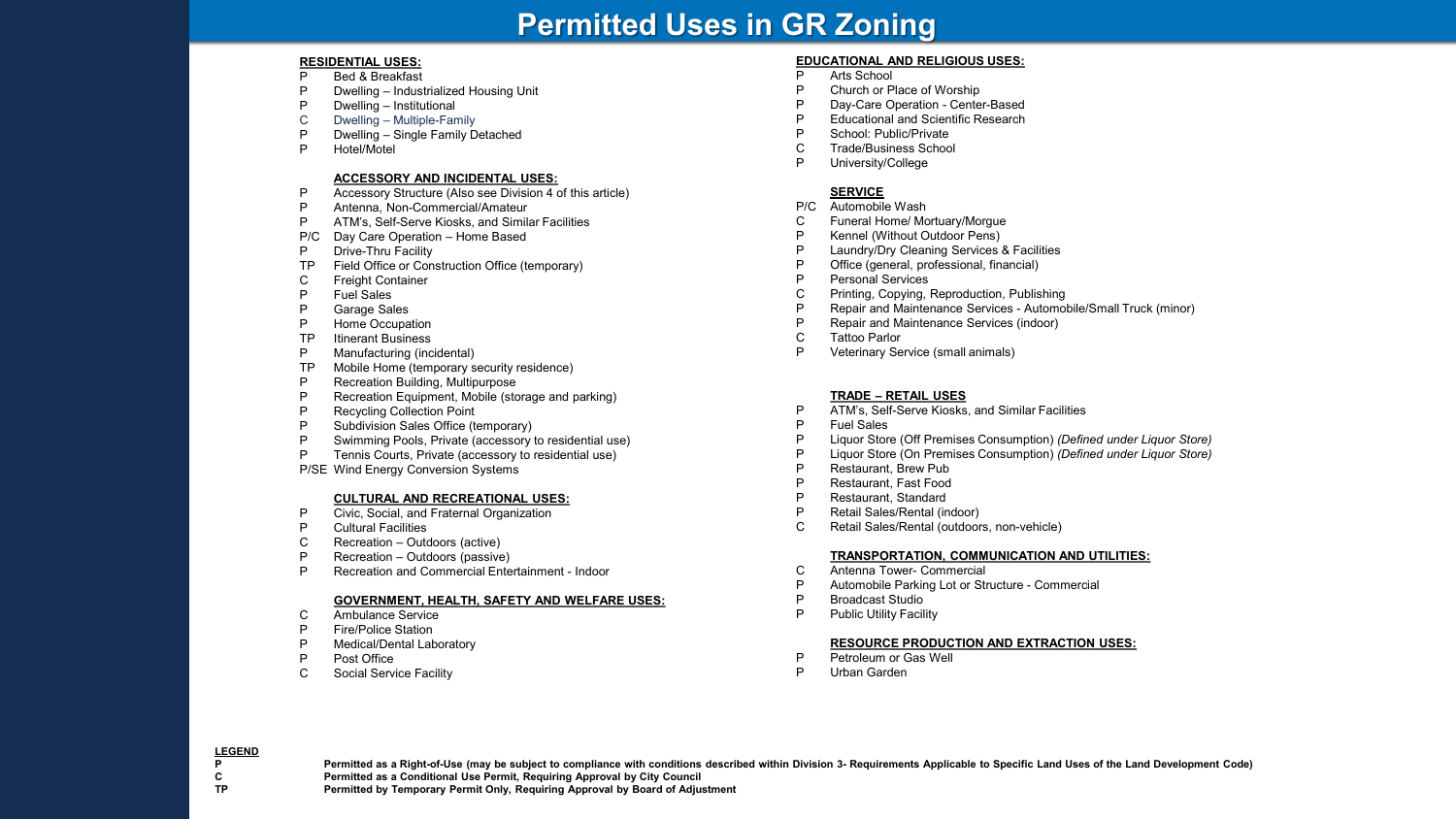# **Permitted Uses in MU Zoning**

#### **RESIDENTIAL USES:**

- P Dwelling Industrialized Housing Unit<br>P Dwelling Institutional
- Dwelling Institutional
- C Dwelling Multiple-Family<br>P Dwelling Single-Family D
- P Dwelling Single-Family Detached<br>P Hotel/Motel
- Hotel/Motel

#### **ACCESSORY AND INCIDENTAL USES:**

- P Accessory Structure (Also see Division 4 of this article)<br>P Antenna Non-Commercial/Amateur
- P Antenna, Non-Commercial/Amateur<br>P ATM's Self-Serve Kiosks and Simila
- ATM's, Self-Serve Kiosks, and Similar Facilities
- P/C Day Care Operation Home-Based
- TP Field Office or Construction Office (temporary)
- P Garage Sale<br>P Home Occup
- Home Occupation
- TP Mobile Home (temporary security residence)
- P Recreation Building, Multipurpose<br>P Recreation Fquipment Mobile (stop
- P Recreation Equipment Mobile (storage and parking)<br>P Subdivision Sales Office (temporary)
- P Subdivision Sales Office (temporary)<br>P Swimming Pool. Private (accessory to
- P Swimming Pool, Private (accessory to residential use)
- P Tennis Court, Private (accessory to residential use)<br>P Travel Trailers (accessory to hospitals)
- Travel Trailers (accessory to hospitals)
- P/SE Wind Energy Conversion Systems

## **CULTURAL AND RECREATIONAL USES:**

- P Civic, Social, and Fraternal Organization
- P Cultural Facilities
- P Recreation Outdoors (passive)<br>C Recreation Outdoors (active)
- Recreation Outdoors (active)

#### **GOVERNMENT, HEALTH, SAFETY AND WELFARE USES:**

- P Ambulance Service<br>P Fire/Police Station
- **Fire/Police Station**
- P Hospital<br>P Medical/
- P Medical/Dental Laboratory<br>P Post Office
- P Post Office<br>P Rehabilitation
- P Rehabilitation Facility<br>P Social Service Facility
- **Social Service Facility**

## **EDUCATIONAL AND RELIGIOUS USES:**

- P Church or Place of Worship
- P Day-Care Operation Center-Based
- P Educational and Scientific Research<br>P School: Public/Private
- School: Public/Private
- C Trade/Business School<br>C University/College
- University/College

# **SERVICE**

- P Funeral Home/Mortuary/Morgue<br>P Office (general professional final
- Office (general, professional, financial)
- P Personal Services

## **TRADE – RETAIL USES**

- P ATM's, Self-Serve Kiosks, and Similar Facilities
- P/C Restaurant, Fast Food<br>P/C Restaurant, Standard
- Restaurant, Standard

## **TRANSPORTATION, COMMUNICATION AND UTILITIES:**

- C Antenna Tower Commercial<br>P Automobile Parking Lot or Stri
- P Automobile Parking Lot or Structure Commercial
- P Broadcast Studio<br>P Public Utility Facil
- Public Utility Facility

## **RESOURCE PRODUCTION AND EXTRACTION USES:**

- P Petroleum or Gas Well<br>P Lithan Garden
- Urban Garden

**LEGEND**

**P** Permitted as a Right-of-Use (may be subject to compliance with conditions described within Division 3- Requirements Applicable to Specific Land Uses of the Land Development Code)<br>C Permitted as a Conditional Use Permit **C Permitted as a Conditional Use Permit, Requiring Approval by City Council**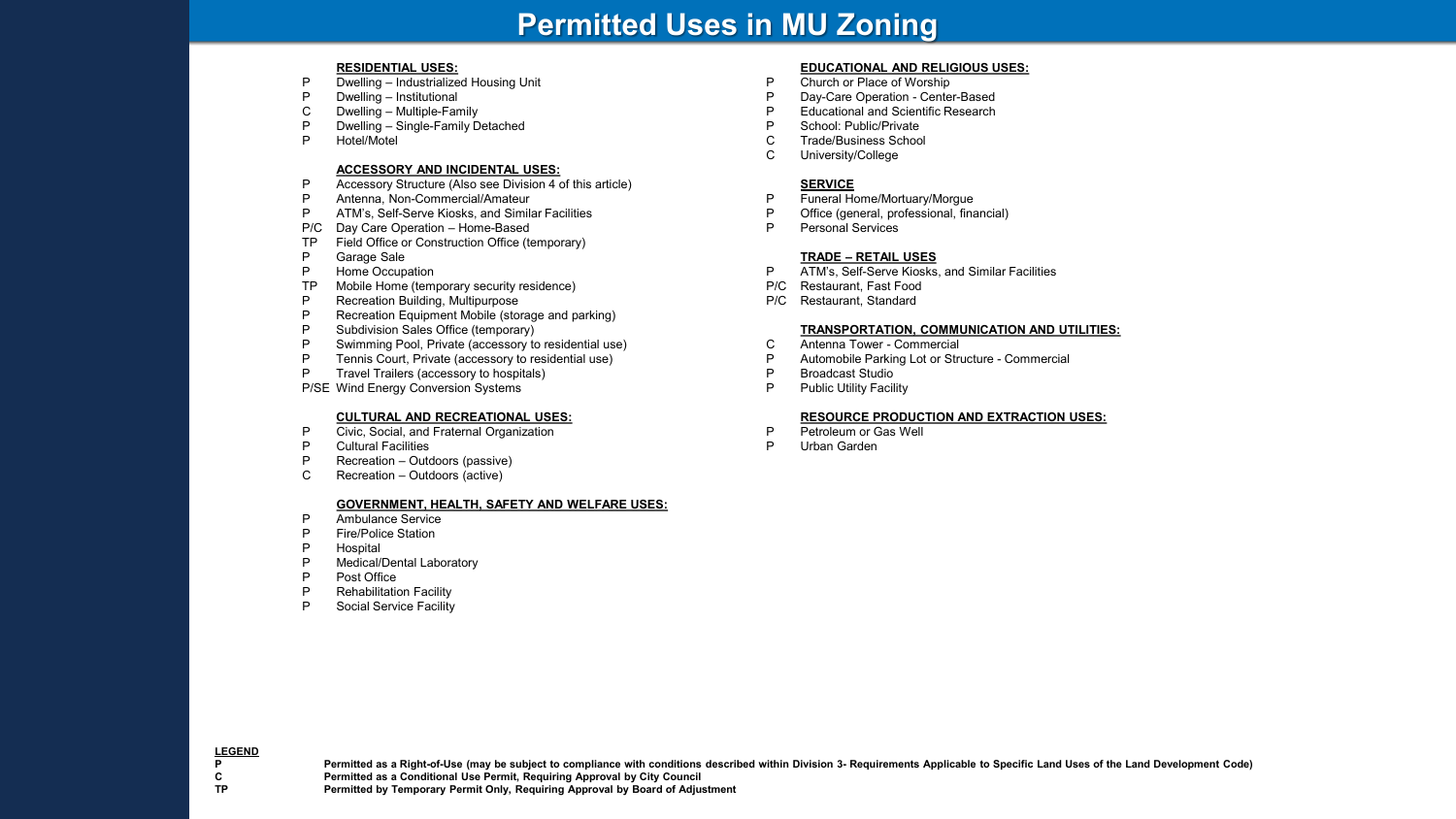# **Permitted Uses in CB Zoning**

# **RESIDENTIAL USES:**

- P Bed & Breakfast<br>P Dwelling Duple
- Dwelling Duplex
- P Dwelling Industrialized Housing Unit
- P Dwelling Institutional<br>P Dwelling Multiple-Fan
- P Dwelling Multiple-Family<br>P Dwelling Single-Family D
- P Dwelling Single-Family Detached<br>P Hotel/Motel
- Hotel/Motel

# **ACCESSORY AND INCIDENTAL USES:**

- P Accessory Structure (Also see Division 4 of this article)<br>P Antenna Non-Commercial/Amateur
- P Antenna, Non-Commercial/Amateur<br>P ATM's Self-Serve Kiosks and Simil.
- ATM's, Self-Serve Kiosks, and Similar Facilities
- P/C Day Care Operation Home-Based
- C Drive-Thru Facility
- TP Field Office or Construction Office (temporary)
- C Fuel Sales<br>P Garage Sal
- **Garage Sale**
- P Home Occupation
- TP Itinerant Business
- P Manufacturing (incidental)<br>TP Mobile Home (temporary s
- Mobile Home (temporary security residence)
- P Recreation Building, Multipurpose<br>P Recreation Equipment. Mobile (std
- P Recreation Equipment, Mobile (storage and parking)<br>P Subdivision Sales Office (Temporary)
- P Subdivision Sales Office (Temporary)<br>P Swimming Pool. Private (accessory to
- P Swimming Pool, Private (accessory to residential use)
- Tennis Court, Private (accessory to residential use)
- C Travel Trailers (accessory to hospitals)
- P/SE Wind Energy Conversion Systems

# **CULTURAL AND RECREATIONAL USES:**

- P Civic, Social, and Fraternal Organization<br>P Cultural Facilities
- **Cultural Facilities**
- P Recreation Outdoors (passive)
- P Recreation and Commercial Entertainment Indoor

# **GOVERNMENT, HEALTH, SAFETY AND WELFARE USES:**

- P Ambulance Service<br>P Fire/Police Station
- **Fire/Police Station**
- C Homeless/Emergency Shelter
- P Hospital<br>P Medical/
- P Medical/Dental Laboratory<br>P Post Office
- P Post Office<br>C Rehabilitation
- **Rehabilitation Facility**
- P Social Service Facility

# **EDUCATIONAL AND RELIGIOUS USES:**

- P Arts School<br>P Church or P
- Church or Place of Worship
- P Day-Care Operation Center-Based
- P Educational and Scientific Research<br>P School: Public/Private
- P School: Public/Private<br>P Trade/Business Schoo
- **Trade/Business School**
- P University/College

# **SERVICE**

- P Funeral Home/ Mortuary/Morgue
- P Laundry/Dry Cleaning Services & Facilities<br>P Office (general professional financial)
- P Office (general, professional, financial)
- P Personal Services<br>P Printing Conving
- P Printing, Copying, Reproduction, Publishing<br>C Repair and Maintenance Services Automob
- Repair and Maintenance Services Automobile/Small Truck (minor)
- P Repair and Maintenance Services (indoor)<br>C Storage Self-Service Units
- C Storage Self-Service Units<br>C Tattoo Parlor\*
- C Tattoo Parlor\*<br>P Veterinary Set
- Veterinary Service (small animals)

# **TRADE – RETAIL USES**

- P ATM's, Self-Serve Kiosks, and Similar Facilities<br>P Liquor Store (Off Premises Consumption) (Defin
- P Liquor Store (Off Premises Consumption) *(Defined under Liquor Store)*
- P Liquor Store (On Premises Consumption) *(Defined under Liquor Store)*
- P Restaurant, Brew Pub<br>P Restaurant, Fast Food
- P Restaurant, Fast Food<br>P Restaurant Standard
- P Restaurant, Standard<br>P Retail Sales/Rental (in
- P Retail Sales/Rental (indoor)<br>C Retail Sales/Rental (outdoor
- Retail Sales/Rental (outdoors, non-vehicle)

# **TRADE – WHOLESALE USES**

C Wholesaling and Storage (indoor)

# **TRANSPORTATION, COMMUNICATION AND UTILITIES:**

- P Automobile Parking Lot or Structure Commercial<br>P Broadcast Studio
- **Broadcast Studio**
- P Passenger Ground Transportation Terminal<br>P Public Utility Facility
- Public Utility Facility

# **RESOURCE PRODUCTION AND EXTRACTION USES:**

- P Petroleum or Gas Well<br>P Lithan Garden
- Urban Garden

# **LEGEND**

**P** Permitted as a Right-of-Use (may be subject to compliance with conditions described within Division 3- Requirements Applicable to Specific Land Uses of the Land Development Code)<br>C. Permitted as a Conditional Use Permi **C Permitted as a Conditional Use Permit, Requiring Approval by City Council**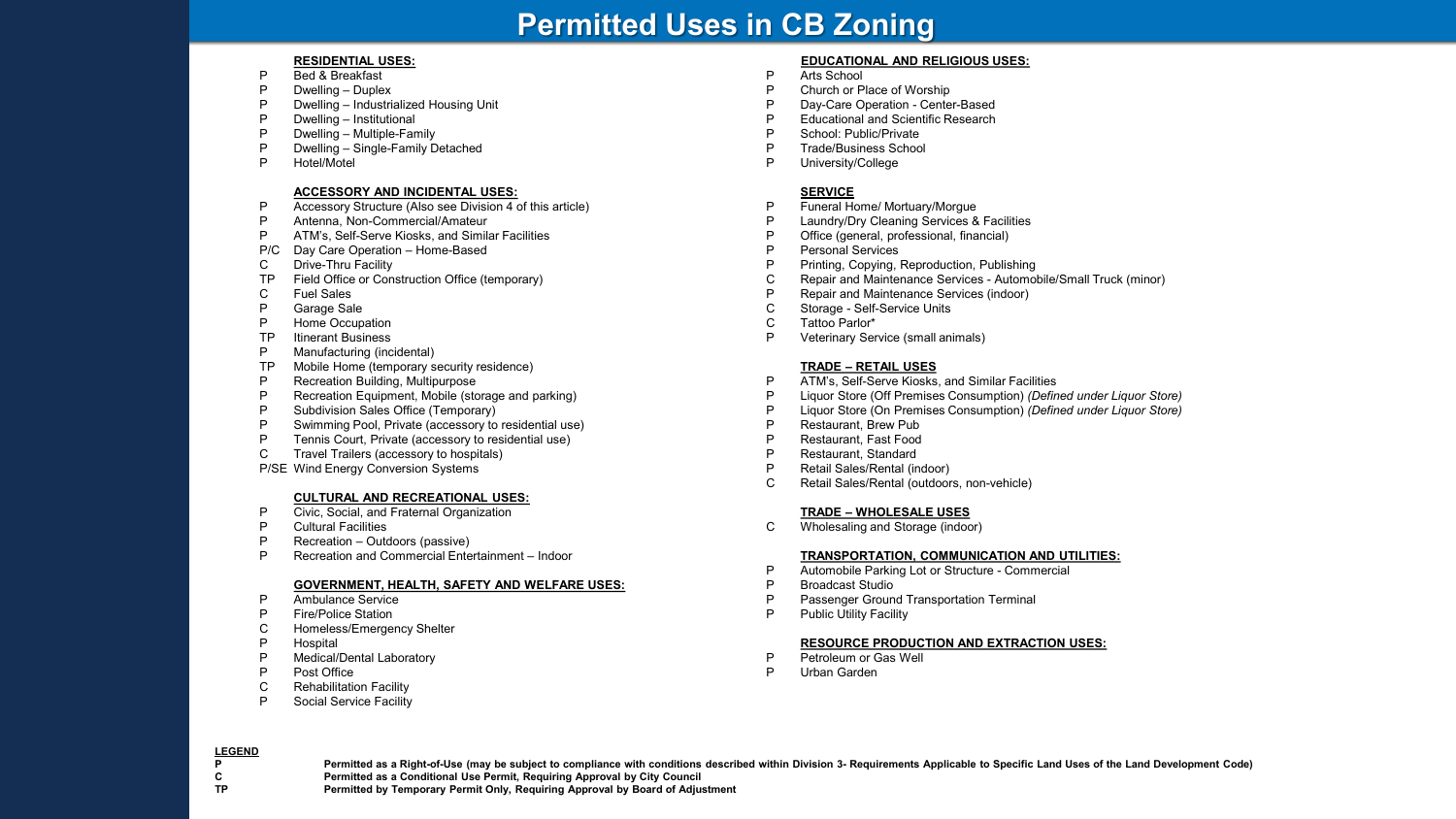# **Permitted Uses in MX Zoning**

#### **RESIDENTIAL USES:**

- P Bed & Breakfast<br>P Dwelling Duple:
- Dwelling Duplex
- P Dwelling Industrialized Housing Unit
- P Dwelling Institutional<br>C Dwelling Multiple-Far
- C Dwelling Multiple-Family<br>C Dwelling Patio Home
- C Dwelling Patio Home<br>P Dwelling Single Famil
- P Dwelling Single Family Detached<br>C Dwelling Townhome
- C Dwelling Townhome<br>C Group Home
- C Group Home<br>C Hotel/Motel
- Hotel/Motel

#### **ACCESSORY AND INCIDENTAL USES:**

- P Accessory Structure (Also see Division 4 of this article)
- Antenna, Non-Commercial/Amateur
- P ATM's, Self-Serve Kiosks, and Similar Facilities
- P/C Day Care Operation Home Based
- C Drive-Thru Facility
- TP Field Office or Construction Office (temporary)
- C Fuel Sales<br>P Garage Sa
- P Garage Sales<br>P Home Occupa
- Home Occupation
- C Mobile Home (temporary security residence)
- P Recreation Building, Multipurpose<br>P Recreation Equipment, Mobile (std
- P Recreation Equipment, Mobile (storage and parking)
- Recycling Collection Point
- P Subdivision Sales Office (temporary)
- P Swimming Pools, Private (accessory to residential use)<br>P Tennis Courts. Private (accessory to residential use)
- Tennis Courts, Private (accessory to residential use)
- P/SE Wind Energy Conversion Systems

## **CULTURAL AND RECREATIONAL USES:**

- P Civic, Social, and Fraternal Organization
- C Cultural Facilities<br>C Recreation Outo
- Recreation Outdoors (active)
- P Recreation Outdoors (passive)
- C Recreation and Commercial Entertainment Indoor

## **GOVERNMENT, HEALTH, SAFETY AND WELFARE USES:**

- C Community Home
- P Fire/Police Station
- C Homeless/Emergency Shelter<br>C Medical/Dental Laboratory
- C Medical/Dental Laboratory<br>P Post Office
- P Post Office<br>C Social Servi
- Social Service Facility

# **LEGEND**

P Permitted as a Right-of-Use (may be subject to compliance with conditions described within Division 3- Requirements Applicable to Specific Land Uses of the Land Development Code)<br>C Permitted as a Conditional Use Permit. **C Permitted as a Conditional Use Permit, Requiring Approval by City Council**

**TP Permitted by Temporary Permit Only, Requiring Approval by Board of Adjustment**

## **EDUCATIONAL AND RELIGIOUS USES:**

- P Arts School
- P Church or Place of Worship
- P Day-Care Operation Center-Based<br>C Education and Scientific Research
- C Education and Scientific Research<br>P School: Public/Private
- School: Public/Private
- C Trade/Business School

# **SERVICE**

- C Automobile Wash<br>P Laundry/Dry Clear
- Laundry/Dry Cleaning Services & Facilities
- P Office (general, professional, financial)
- P Personal Services<br>C Printing, Copying,
- C Printing, Copying, Reproduction, Publishing<br>P Repair and Maintenance Services (indoor)
- Repair and Maintenance Services (indoor)
- C Storage Self-Service Units<br>P Veterinary Service (small anii
- Veterinary Service (small animals)

## **TRADE – RETAIL USES**

- P ATM's, Self-Serve Kiosks, and Similar Facilities<br>C Fuel Sales
- **Fuel Sales**
- C Liquor Store (Off Premises Consumption) *(Defined under Liquor Store)*
- C Restaurant, Brew Pub<br>C Restaurant, Fast Food
- C Restaurant, Fast Food<br>P Restaurant, Standard
- P Restaurant, Standard<br>P Retail Sales/Rental (in
- Retail Sales/Rental (indoor)

#### **TRANSPORTATION, COMMUNICATION AND UTILITIES:**

- C Automobile Parking Lot or Structure Commercial
- **Broadcast Studio**
- P Public Utility Facility

# **RESOURCE PRODUCTION AND EXTRACTION USES:**

- P Petroleum or Gas Well<br>P Lithan Garden
- Urban Garden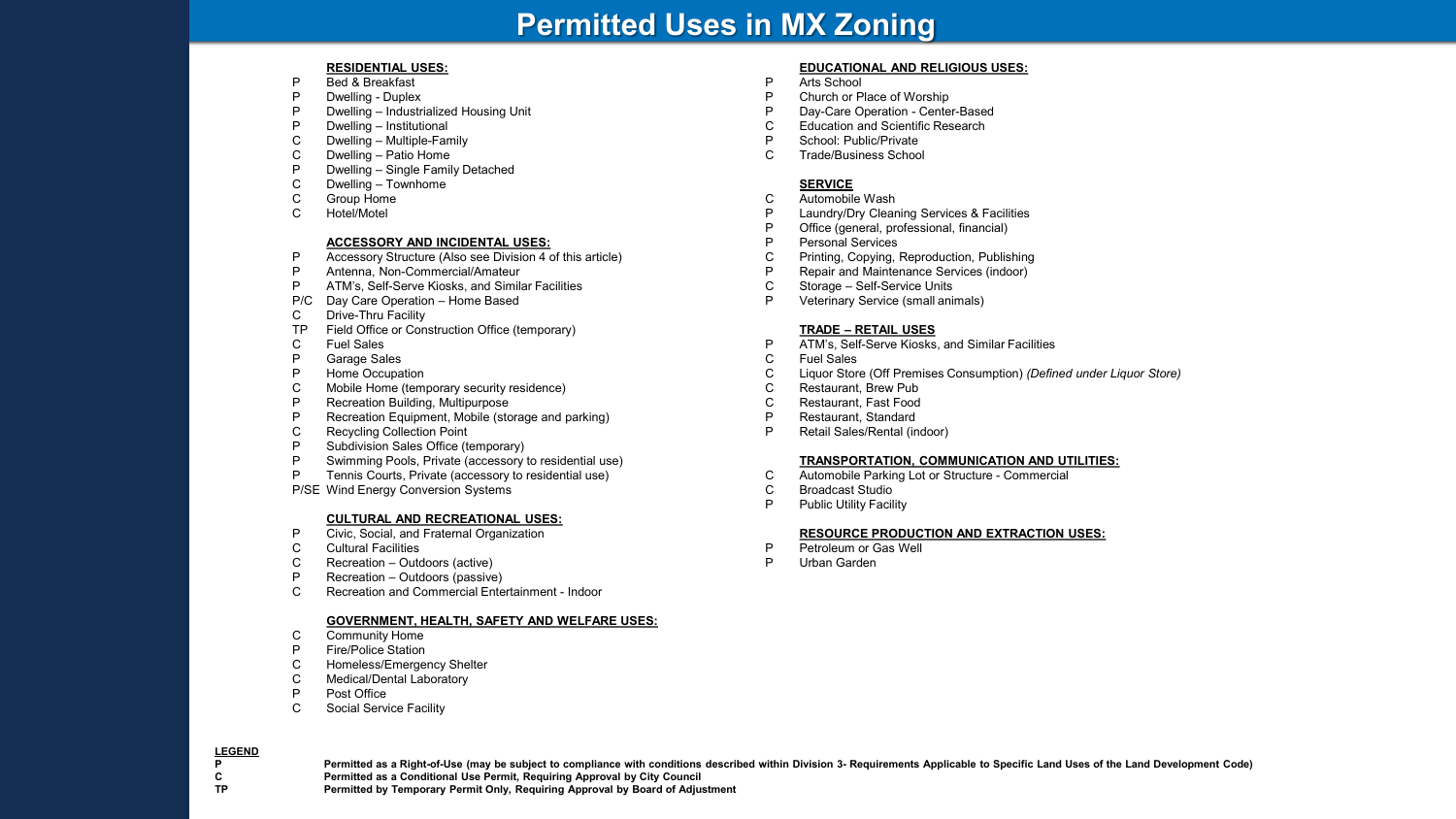# **Permitted Uses in GC Zoning**

# **RESIDENTIAL USES:**

- P Hotel/Motel<br>C Vacation Tr
- Vacation Travel Trailer Park

#### **ACCESSORY AND INCIDENTAL USES:**

- P Accessory Structure (Also see Division 4 of this article)<br>P Antenna Non-Commercial/Amateur
- P Antenna, Non-Commercial/Amateur<br>P ATM's Self-Serve Kiosks and Simil-
- P ATM's, Self-Serve Kiosks, and Similar Facilities
- P Drive-Thru Facility<br>TP Field Office or Con
- TP Field Office or Construction Office (temporary)
- C Freight Container<br>P Fuel Sales
- P Fuel Sales<br>TP Itinerant Bu
- TP Itinerant Business<br>P Manufacturing (inc
- Manufacturing (incidental)
- C Mobile Home (permanent security residence)<br>TP Mobile Home (temporary security residence)
- Mobile Home (temporary security residence)
- C Mobile Home or Temporary Building (office for sales and service)
- **Recycling Collection Point**
- C Travel Trailers (accessory to hospitals)
- P/SE Wind Energy Conversion Systems

#### **CULTURAL AND RECREATIONAL USES:**

- P Civic, Social, and Fraternal Organization<br>P Cultural Facilities
- P Cultural Facilities<br>P Drive-in Theater
- P Drive-in Theater<br>P Recreation Out
- P Recreation Outdoors (active)<br>P Recreation Outdoors (passive
- P Recreation Outdoors (passive)<br>P Recreation and Commercial Enter
- P Recreation and Commercial Entertainment Indoor

#### **GOVERNMENT, HEALTH, SAFETY AND WELFARE USES:**

- P Ambulance Service<br>P Fire/Police Station
- P Fire/Police Station<br>C. Homeless/Fmerger
- C Homeless/Emergency Shelter<br>P Hospital
- P Hospital<br>P Medical/
- P Medical/Dental Laboratory<br>P Post Office
- P Post Office<br>C. Rehabilitation
- C Rehabilitation Facility<br>P Social Service Facility
- **Social Service Facility**

#### **EDUCATIONAL AND RELIGIOUS USES:**

- P Arts School
- Cemetery, Crematorium, and Mausoleum
- P Church or Place of Worship<br>P Day-Care Operation Cente
- P Day-Care Operation Center-Based<br>P Fducational and Scientific Research
- P Educational and Scientific Research<br>P School: Public/Private
- P School: Public/Private<br>P Trade/Business School
- P Trade/Business School<br>P University/College
- University/College

# **SERVICE**

- P/C Automobile Wash
- C Contractor Services<br>P Funeral Home/ Mort
- P Funeral Home/ Mortuary/Morgue<br>C. Kennel (With Outdoor Pens)
- C Kennel (With Outdoor Pens)<br>P Kennel (Without Outdoor Per
- P Kennel (Without Outdoor Pens)<br>P Laundry Dry Cleaning Dyeing
- P Laundry, Dry Cleaning, Dyeing, and Linen Service (no retail customers)<br>P Laundry/Dry Cleaning Services & Facilities
- P Laundry/Dry Cleaning Services & Facilities<br>P Office (general professional financial)
- P Office (general, professional, financial)<br>P Personal Services
- P Personal Services<br>P Printing Conving
- P Printing, Copying, Reproduction, Publishing<br>C. Recycling Collection and Processing Center
- Recycling Collection and Processing Center
- P Repair and Maintenance Services Automobile/Small Truck (major)
- P Repair and Maintenance Services Automobile/Small Truck (minor)<br>P Repair and Maintenance Services (indoor)
- P Repair and Maintenance Services (indoor)<br>C. Repair and Maintenance Services (outdoor
- C Repair and Maintenance Services (outdoors)<br>P Storage Self-Service Units
- P Storage Self-Service Units<br>P Tattoo Parlor
- P Tattoo Parlor<br>P Taxidermist
- P Taxidermist<br>P Veterinary S
- Veterinary Service (small animals)

## **TRADE – RETAIL USES**

- C Aircraft and Accessories<br>P ATM's Self-Serve Kiosks
- P ATM's, Self-Serve Kiosks, and Similar Facilities<br>P Fuel Sales
- P Fuel Sales<br>P Liquor Stor
- P Liquor Store (Off Premises Consumption) *(Defined under Liquor Store)*
- P Liquor Store (On Premises Consumption) *(Defined under Liquor Store)*
- P Restaurant, Brew Pub<br>P Restaurant Fast Food
- P Restaurant, Fast Food<br>P Restaurant Standard
- Restaurant, Standard
- P Retail Sales/Rental (automobile/small truck)<br>P Retail Sales/Rental (indoor)
- P Retail Sales/Rental (indoor)<br>P Retail Sales/Rental (outdoor
- P Retail Sales/Rental (outdoors, non-vehicle)
- Retail Sales/Rental (trucks and other large vehicles and equipment)

#### **TRADE – WHOLESALE USES**

C Wholesaling and Storage (indoor)

#### **TRANSPORTATION, COMMUNICATION AND UTILITIES:**

- C Antenna Tower Commercial<br>P Automobile Parking Lot or Stru
- P Automobile Parking Lot or Structure Commercial
- **Broadcast Studio**
- **P** Passenger Ground Transportation Terminal<br>P Pressure Control Station
- P Pressure Control Station<br>P Public Utility Facility
- **Public Utility Facility**

#### **RESOURCE PRODUCTION AND EXTRACTION USES:**

- P Petroleum or Gas Well<br>P Urban Garden
- Urban Garden

**LEGEND**

P Permitted as a Right-of-Use (may be subject to compliance with conditions described within Division 3- Requirements Applicable to Specific Land Uses of the Land Development Code)<br>C Permitted as a Conditional Use Permit. **C Permitted as a Conditional Use Permit, Requiring Approval by City Council**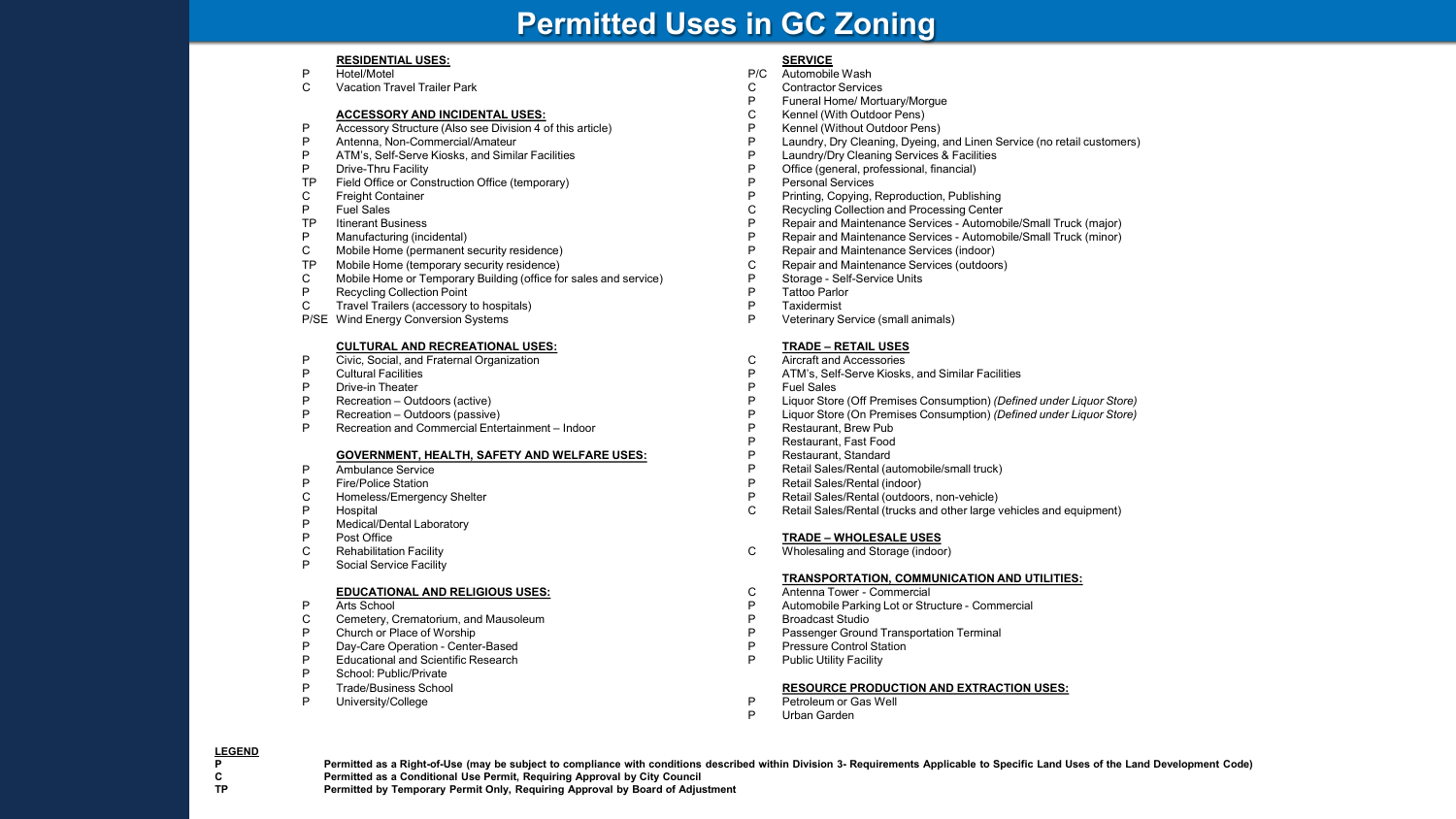# **Permitted Uses in HC Zoning**

# **RESIDENTIAL USES:**

C Hotel/Motel

# ACCESSORY AND INCIDENTAL USES:

- P Accessory Structure (Also see Division 4 of this article)
- P Antenna, Non-Commercial/Amateur<br>P ATM's Self-Serve Kiosks and Simil
- P ATM's, Self-Serve Kiosks, and Similar Facilities<br>P Drive-Through Facility
- P Drive-Through Facility<br>TP Field Office or Constru
- TP Field Office or Construction Office (temporary)
- P Freight Container<br>P Fuel Sales
- P Fuel Sales<br>TP Itinerant Bu
- TP Itinerant Business<br>P Manufacturing (inc
- P Manufacturing (incidental)<br>C Mobile Home (permanent s
- 
- C Mobile Home (permanent security residence) TP Mobile Home (temporary security residence)
- P Mobile Home or Temporary Building (office for sales and service)
- P Recycling Collection Point<br>C Travel Trailers (accessory
- Travel Trailers (accessory to hospitals)
- P/SE Wind Energy Conversion Systems

#### **CULTURAL AND RECREATIONAL USES:**

- C Adult Entertainment Enterprise<br>P Civic Social and Fraternal Org
- P Civic, Social, and Fraternal Organization<br>P Cultural Facilities
- P Cultural Facilities<br>P Drive-in Theater
- P Drive-in Theater<br>C Motorized Racine
- C Motorized Racing<br>P Recreation Outo
- P Recreation Outdoors (active)<br>P Recreation Outdoors (passive
- P Recreation Outdoors (passive)<br>P Recreation and Commercial Enter
- Recreation and Commercial Entertainment Indoor

#### **GOVERNMENT, HEALTH, SAFETY AND WELFARE USES:**

**C Permitted as a Conditional Use Permit, Requiring Approval by City Council**

**TP Permitted by Temporary Permit Only, Requiring Approval by Board of Adjustment**

- P Ambulance Service<br>C Correction. Detentic
- C Correction, Detention, or Penal Facilities<br>P Fire/Police Station
- P Fire/Police Station<br>P Homeless/Emerge
- P Homeless/Emergency Shelter<br>P Hospital
- P Hospital<br>P Medical/
- P Medical/Dental Laboratory<br>P Military and Armed Forces
- P Military and Armed Forces Reserve Center<br>P Post Office
- P Post Office<br>P Rehabilitation
- 
- P Rehabilitation Facility<br>C Sanitary Landfill
- C Sanitary Landfill<br>P Social Service Fa Social Service Facility

## **EDUCATIONAL AND RELIGIOUS USES:**

- 
- P Arts School<br>C Cemetery. C C Cemetery, Crematorium, and Mausoleum<br>P Church or Place of Worship
- P Church or Place of Worship<br>P Fducational and Scientific Re
- P Educational and Scientific Research<br>P School: Public/Private
- P School: Public/Private<br>P Trade/Business School
- **Trade/Business School**

# **LEGEND**

- **SERVICE**
- P/C Automobile Wash<br>P Contractor Service
- P Contractor Services<br>P Funeral Home/ Mort
- P Funeral Home/ Mortuary/Morgue<br>P Kennel (With Outdoor Pens)
- P Kennel (With Outdoor Pens)<br>P Kennel (Without Outdoor Per
- P Kennel (Without Outdoor Pens)<br>P Laundry Dry Cleaning Dyeing
- Laundry, Dry Cleaning, Dyeing, and Linen Service (no retail customers)
- P Laundry/Dry Cleaning Services & Facilities<br>P Office (general professional financial)
- P Office (general, professional, financial)
- P Printing, Copying, Reproduction, Publishing
- P Recycling Collection and Processing Center<br>P Repair and Maintenance Services Automo
- P Repair and Maintenance Services Automobile/Small Truck (major)<br>P Repair and Maintenance Services Automobile/Small Truck (minor)
- P Repair and Maintenance Services Automobile/Small Truck (minor)<br>P Repair and Maintenance Services (indoor)
- Repair and Maintenance Services (indoor)
- Repair and Maintenance Services (outdoors)
- P Repair and Maintenance Services (truck and other large vehicles)<br>P Scales (public)
- P Scales (public)<br>P Storage Self-
- P Storage Self-Service Units<br>P Tattoo Parlor
- P Tattoo Parlor<br>P Taxidermist
- P Taxidermist
- P Veterinary Service (all size animals)
- P Veterinary Service (small animals)<br>P Wrecker/Towing
- Wrecker/Towing

## **TRADE – RETAIL USES**

- P Aircraft and Accessories<br>P ATM's Self-Serve Kiosks
- P ATM's, Self-Serve Kiosks, and Similar Facilities
- P Fuel Sales<br>P Head Shon
- P Head Shop<br>P Liquor Store
	- P Liquor Store (Off Premises Consumption) *(Defined under Liquor Store)*
- P Liquor Store (On Premises Consumption) *(Defined under Liquor Store)*
- 
- P Restaurant, Brew Pub<br>P Restaurant Fast Food
- P Restaurant, Fast Food<br>P Restaurant Standard
- P Restaurant, Standard<br>P Retail Sales/Rental (a P Retail Sales/Rental (automobile/small truck)
- P Retail Sales/Rental (indoor)<br>P Retail Sales/Rental (outdoor
- P Retail Sales/Rental (outdoors, non-vehicle)
- Retail Sales/Rental (trucks and other large vehicles and equipment)

#### **TRADE – WHOLESALE USES**

- P Liquor, Wholesale/Distribution<br>P Wholesaling and Storage (indo
- P Wholesaling and Storage (indoor)<br>C Wholesaling and Storage (outdoor
- Wholesaling and Storage (outdoors)

**P** Permitted as a Right-of-Use (may be subject to compliance with conditions described within Division 3- Requirements Applicable to Specific Land Uses of the Land Development Code)<br>Permitted as a Conditional Use Permit R

- **TRANSPORTATION, COMMUNICATION AND UTILITIES:**
- P Airport, Heliport and Flying Field Terminals Commercial (passenger and freight)
- Antenna Tower Commercial
- P Automobile Parking Lot or Structure Commercial<br>P Broadcast Studio
- **Broadcast Studio**
- P Passenger Ground Transportation Terminal<br>P Pressure Control Station
- Pressure Control Station
- 
- P Public Utility Facility<br>C Utility Generation, P **Utility Generation, Production, Treatment**

#### RESOURCE PRODUCTION AND EXTRACTION USES:

P Petroleum or Gas Well<br>C Manufacturing (light) Manufacturing (light)

P Urban Garden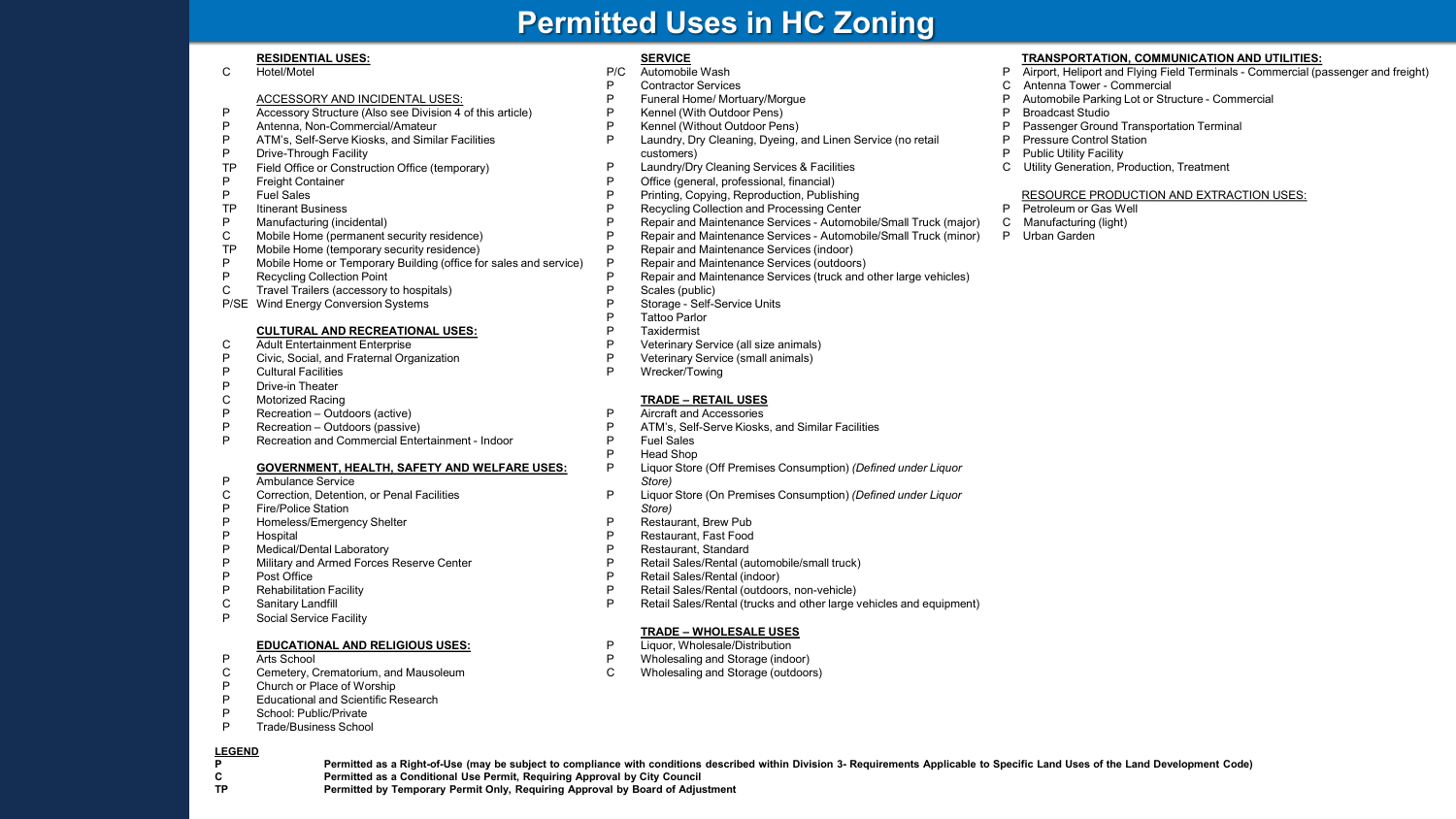# **Permitted Uses in LI Zoning**

#### **ACCESSORY AND INCIDENTAL USES:**

- P Accessory Structure (Also see Division 4 of this article)<br>P Antenna Non-Commercial/Amateur
- P Antenna, Non-Commercial/Amateur
- P ATM's, Self-Serve Kiosks, and Similar Facilities
- Drive-Through Facility
- TP Field Office or Construction Office (temporary)
- P Freight Container<br>P Fuel Sales
- P Fuel Sales<br>TP Itinerant Bu
- **Itinerant Business**
- P Manufacturing (incidental)
- C Mobile Home (permanent security residence)
- TP Mobile Home (temporary security residence)
- P Mobile Home or Temporary Building (office for sales and service)
- P Recreation Building, Multipurpose<br>P Recycling Collection Point
- **Recycling Collection Point**
- P/SE Wind Energy Conversion Systems

#### **CULTURAL AND RECREATIONAL USES:**

- P Adult Entertainment Enterprise<br>C Cultural Facilities
- C Cultural Facilities<br>P Drive-in Theater
- P Drive-in Theater<br>C Motorized Racino
- **Motorized Racing**
- P Recreation Outdoors (passive)

#### **GOVERNMENT, HEALTH, SAFETY AND WELFARE USES:**

- P Ambulance Service<br>P Correction Detention
- Correction, Detention, or Penal Facilities
- P Fire/Police Station<br>P Homeless/Emerge
- P Homeless/Emergency Shelter<br>P Medical/Dental Laboratory
- P Medical/Dental Laboratory<br>P Military and Armed Forces
- P Military and Armed Forces Reserve Center<br>P Post Office
- P Post Office<br>C Sanitary Lar
- Sanitary Landfill

## **EDUCATIONAL AND RELIGIOUS USES:**

- C Cemetery, Crematorium, and Mausoleum
- P Church or Place of Worship<br>P Educational and Scientific Re
- P Educational and Scientific Research<br>P School: Public/Private
- P School: Public/Private<br>P Trade/Business School
- Trade/Business School

# **SERVICE**

- P/C Automobile Wash
- P Contractor Services<br>P Funeral Home/ Morti
- P Funeral Home/ Mortuary/Morgue<br>P Kennel (With Outdoor Pens)
- P Kennel (With Outdoor Pens)<br>P Kennel (Without Outdoor Per
- P Kennel (Without Outdoor Pens)<br>P Laundry, Dry Cleaning, Dveing,
- P Laundry, Dry Cleaning, Dyeing, and Linen Service (no retail customers)<br>P Laundry/Dry Cleaning Services & Facilities
- Laundry/Dry Cleaning Services & Facilities
- P Office (general, professional, financial)
- P Printing, Copying, Reproduction, Publishing
- P Recycling Collection and Processing Center<br>P Repair and Maintenance Services Automo
- P Repair and Maintenance Services Automobile/Small Truck (major)
- P Repair and Maintenance Services Automobile/Small Truck (minor)<br>P Repair and Maintenance Services (indoor)
- P Repair and Maintenance Services (indoor)
- P Repair and Maintenance Services (outdoors)<br>P Repair and Maintenance Services (truck and
- P Repair and Maintenance Services (truck and other large vehicles)<br>P Scales (public)
- P Scales (public)<br>P Storage Self-3
- P Storage Self-Service Units<br>P Tattoo Parlor
- P Tattoo Parlor<br>P Taxidermist
- P Taxidermist<br>P Veterinary S
- P Veterinary Service (all size animals)
- P Veterinary Service (small animals)<br>P Wrecker/Towing
- Wrecker/Towing

# **TRADE – RETAIL USES**

- P Aircraft and Accessories<br>P ATM's. Self-Serve Kiosks
- P ATM's, Self-Serve Kiosks, and Similar Facilities
- P Fuel Sales<br>P Head Shor
- P Head Shop<br>P Liquor Store
- P Liquor Store (Off Premises Consumption) *(Defined under Liquor Store)*
- P Liquor Store (On Premises Consumption) *(Defined under Liquor Store)*
- P Retail Sales/Rental (automobile/small truck)<br>P Retail Sales/Rental (indoor)
- P Retail Sales/Rental (indoor)<br>P Retail Sales/Rental (outdoor
- P Retail Sales/Rental (outdoors, non-vehicle)
- Retail Sales/Rental (trucks and other large vehicles and equipment)

# **TRADE – WHOLESALE USES**

- P Liquor, Wholesale/Distribution<br>C Livestock Wholesale or Aucti
- C Livestock Wholesale or Auction<br>P Wholesaling and Storage (indoor)
- P Wholesaling and Storage (indoor)<br>P Wholesaling and Storage (outdoor
- Wholesaling and Storage (outdoors)

## **TRANSPORTATION, COMMUNICATION AND UTILITIES:**

- P Airport, Heliport and Flying Field Terminals Commercial (passenger and freight)
- P Antenna Tower Commercial<br>P Automobile Parking Lot or Stru
- P Automobile Parking Lot or Structure Commercial
- P Broadcast Studio<br>P Passenger Groun
- P Passenger Ground Transportation Terminal<br>P Pressure Control Station
- P Pressure Control Station<br>P Public Utility Facility
- P Public Utility Facility<br>P Railroad Switching a
- P Railroad Switching and Marshaling Yard
- Utility Generation, Production, Treatment

# **RESOURCE PRODUCTION AND EXTRACTION USES:**

- C Mining<br>P Petrole
- P Petroleum or Gas Well<br>P Liquor
- P Liquor<br>P Manufa
- P Manufacturing (light)<br>P Urban Garden Urban Garden
- 

**LEGEND P** Permitted as a Right-of-Use (may be subject to compliance with conditions described within Division 3- Requirements Applicable to Specific Land Uses of the Land Development Code)<br>Permitted as a Conditional Use Permit R **C Permitted as a Conditional Use Permit, Requiring Approval by City Council**